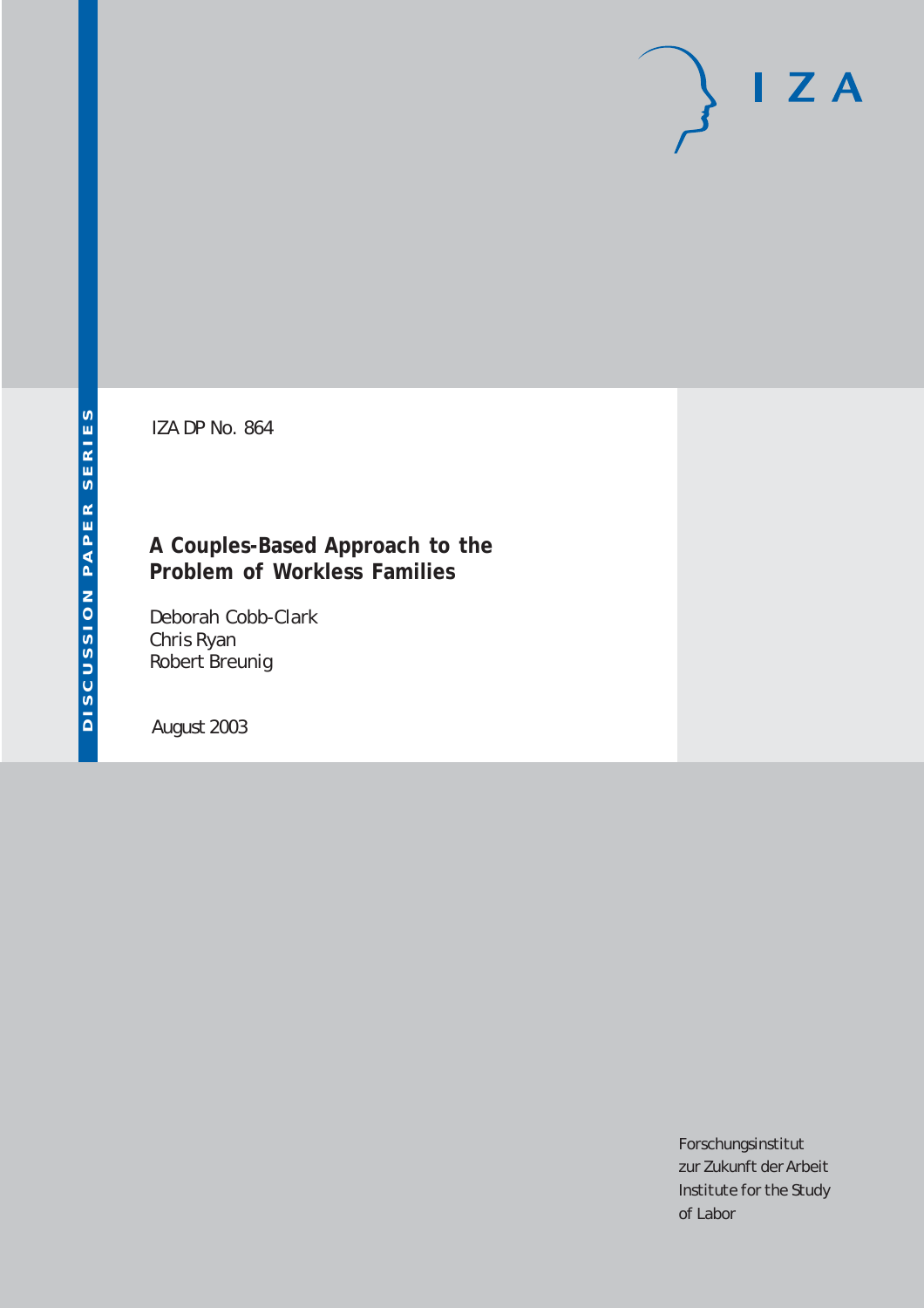# **A Couples-Based Approach to the Problem of Workless Families**

# **Deborah Cobb-Clark**

*RSSS, Australian National University and IZA Bonn*

# **Chris Ryan**

*RSSS, Australian National University* 

## **Robert Breunig**

*RSSS, Australian National University* 

# Discussion Paper No. 864 August 2003

IZA

P.O. Box 7240 D-53072 Bonn Germany

Tel.: +49-228-3894-0 Fax: +49-228-3894-210 Email: [iza@iza.org](mailto:iza@iza.org)

This Discussion Paper is issued within the framework of IZA's research area *Evaluation of Labor Market Policies and Projects.* Any opinions expressed here are those of the author(s) and not those of the institute. Research disseminated by IZA may include views on policy, but the institute itself takes no institutional policy positions.

The Institute for the Study of Labor (IZA) in Bonn is a local and virtual international research center and a place of communication between science, politics and business. IZA is an independent, nonprofit limited liability company (Gesellschaft mit beschränkter Haftung) supported by Deutsche Post World Net. The center is associated with the University of Bonn and offers a stimulating research environment through its research networks, research support, and visitors and doctoral programs. IZA engages in (i) original and internationally competitive research in all fields of labor economics, (ii) development of policy concepts, and (iii) dissemination of research results and concepts to the interested public. The current research program deals with (1) mobility and flexibility of labor, (2) internationalization of labor markets, (3) welfare state and labor market, (4) labor markets in transition countries, (5) the future of labor, (6) evaluation of labor market policies and projects and (7) general labor economics.

IZA Discussion Papers often represent preliminary work and are circulated to encourage discussion. Citation of such a paper should account for its provisional character. A revised version may be available on the IZA website ([www.iza.org](http://www.iza.org/)) or directly from the author.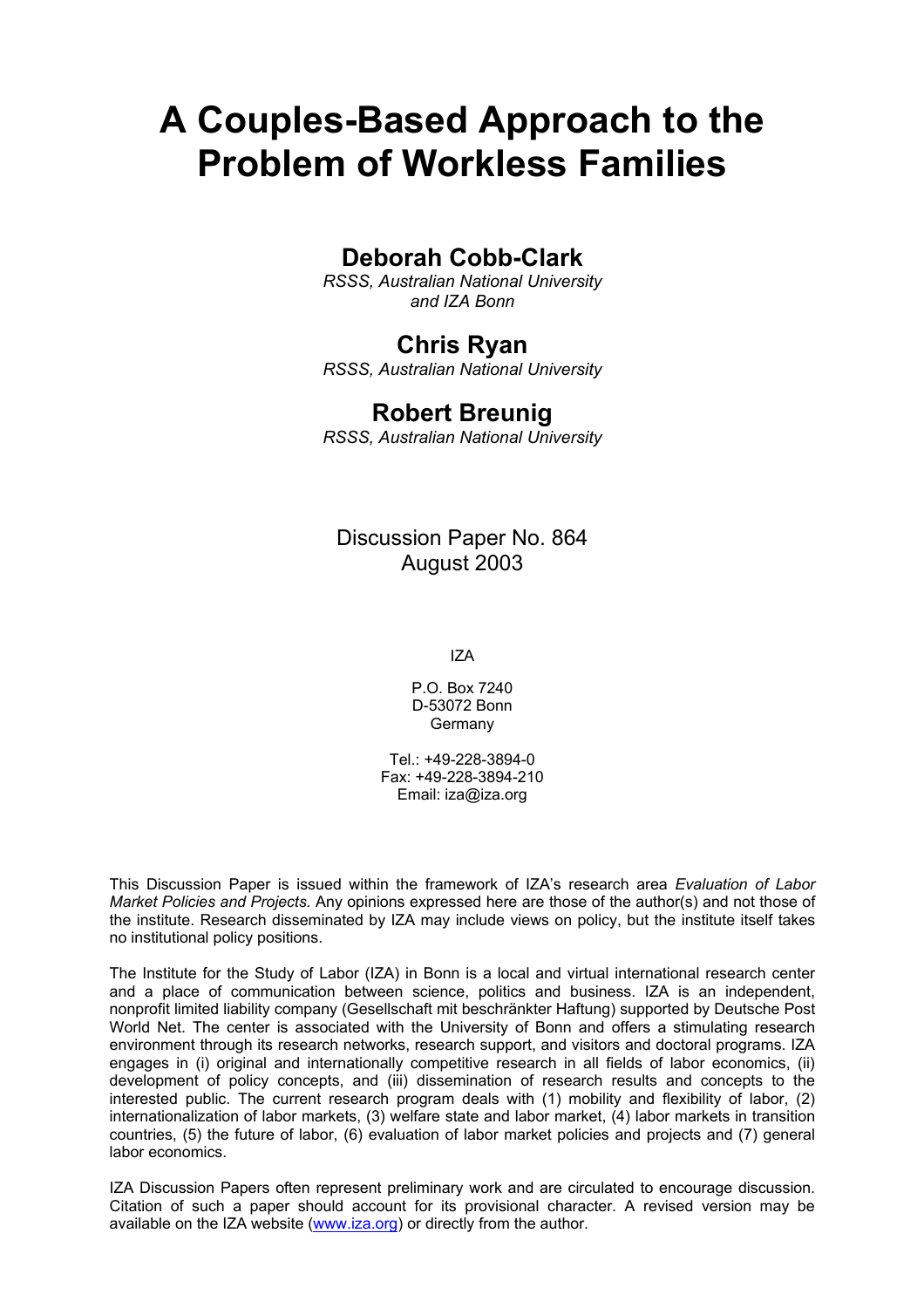IZA Discussion Paper No. 864 August 2003

# **ABSTRACT**

# **A Couples-Based Approach to the Problem of Workless Families**[∗](#page-2-0)

The goal of this paper is to evaluate a "couples-based" policy intervention designed to reduce the number of Australian families without work. In 2000 and 2001, the Australian Government piloted a new counseling initiative targeted towards couple-headed families with dependent children in which neither partner was in paid employment. Selected women on family benefits (who were partnered with men receiving unemployment benefits) were randomly invited to participate in an interview process designed to identify strategies for increasing economic and social participation. While some women were interviewed on their own, others participated in a joint interview with their partners. Our results indicate that the overall effect of the interview process led to lower hours of work among family benefit recipients in the intervention group than the control group, but to greater participation and hours in job search and in study or training for work-related reasons. At the same time, there are few significant differences in the effect of the interview process on the economic and social activity of women interviewed with and without their unemployed partners.

JEL Classification: H3, I38, J68

Keywords: income-support policy, randomized experiment, treatment effects

Corresponding author:

 $\overline{a}$ 

Deborah Cobb-Clark SPEAR Centre, RSSS, Bld. 9 Australian National University Canberra ACT, 0200 Australia  $Tel: +61 2 6125 3267$ Fax: +61 2 6125 0182 Email: [dcclark@coombs.anu.edu.au](mailto:dcclark@coombs.anu.edu.au)

<span id="page-2-0"></span><sup>∗</sup> We would like to thank Paul Gregg and Tom Crossley for their comments. We have also benefited from the comments of participants in the Econometric Society Australasian Meetings, 2003 and a seminar at McMaster University. All errors remain our own.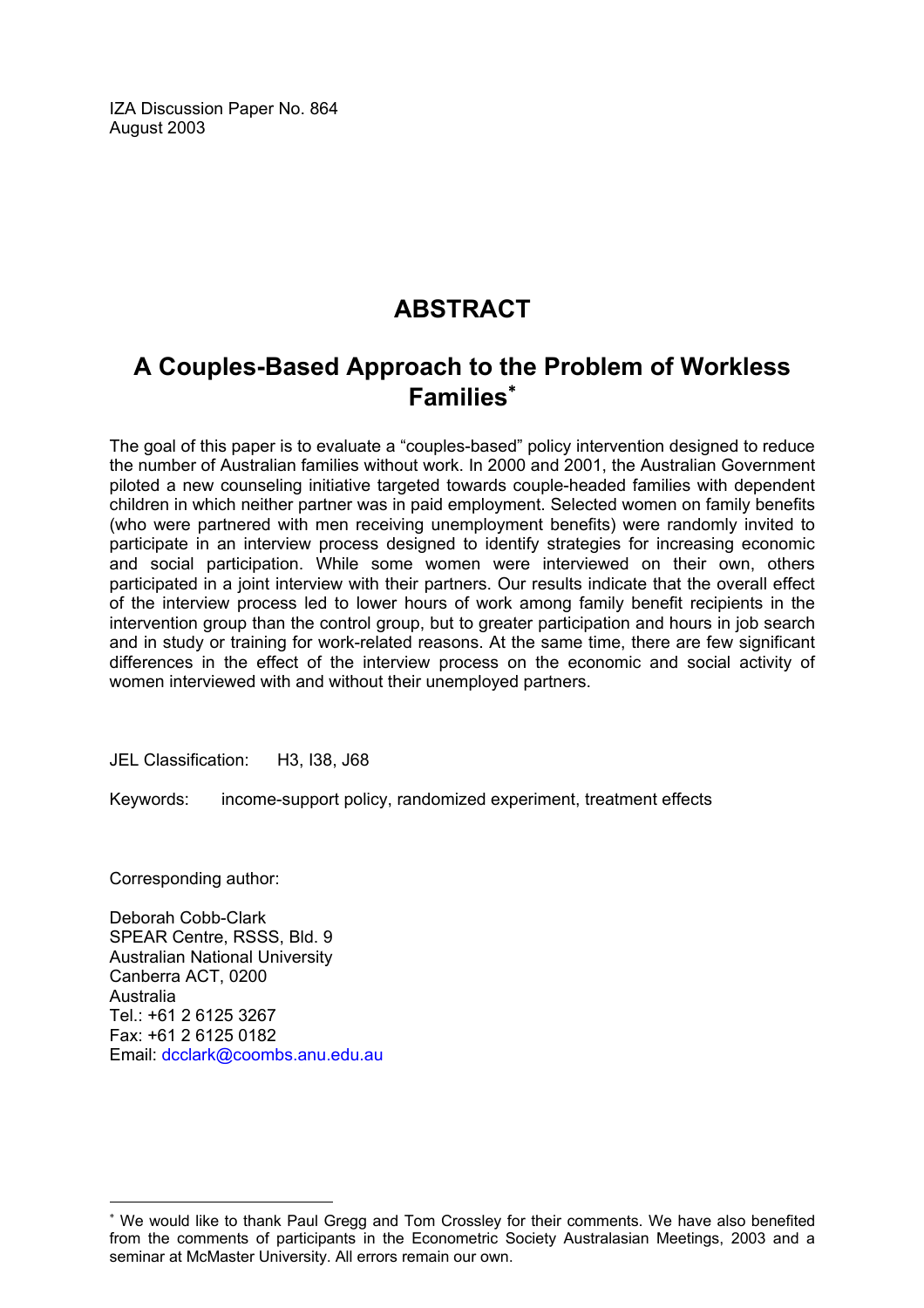#### **1. Introduction**

 The shares of fully-employed and workless families have both risen over the past two decades leaving employment in many countries increasingly concentrated (polarized) within certain households.<sup>[1](#page-3-0)</sup> Shifts in family composition toward more single-adult households—in which rates of non-employment are typically higher—account for only a small fraction of the rise in the overall fraction of workless households (for example, Gregg and Wadsworth, 1996; 2000; Dawkins et al. 2002b). More important has been the increasing rate of non-employment within household type.

The impact of these changes on children is of particular concern. While the proportion of couple-headed households in which both partners are employed has increased, so too has the incidence of joblessness (for example, Gregg and Wadsworth, 1996; OECD, 1998; Dawkins et al. 2002a; Gregory, 1999; Dorsett, 2001). The end result is that substantial numbers of children now grow up in families that have no earned income and are reliant on income support. Between 1986 and 1999, for example, the number of Australian children living in workless households more than doubled, leaving 1.2 million children—almost one in four—living in families reliant on income support (McCoull and Pech,  $2000$  $2000$ ).<sup>2</sup> Similarly, nearly one in five British children now live in families in which no adult is in paid employment despite near record employment levels generally (Gregg and Wadsworth, 2000). Most troubling is the close link between

 $\overline{\phantom{a}}$ 

<span id="page-3-0"></span><sup>&</sup>lt;sup>1</sup> See OECD (1998) and Gregg and Wadsworth (1996, 1998, 2000) for evidence on employment polarization in OECD countries generally, and in the United Kingdom in particular. Dawkins et al. (2002a, 2002b), Gregory (1999), and Miller (1997) discuss the Australian evidence.<br><sup>2</sup> See also Gregory (1999).

<span id="page-3-1"></span>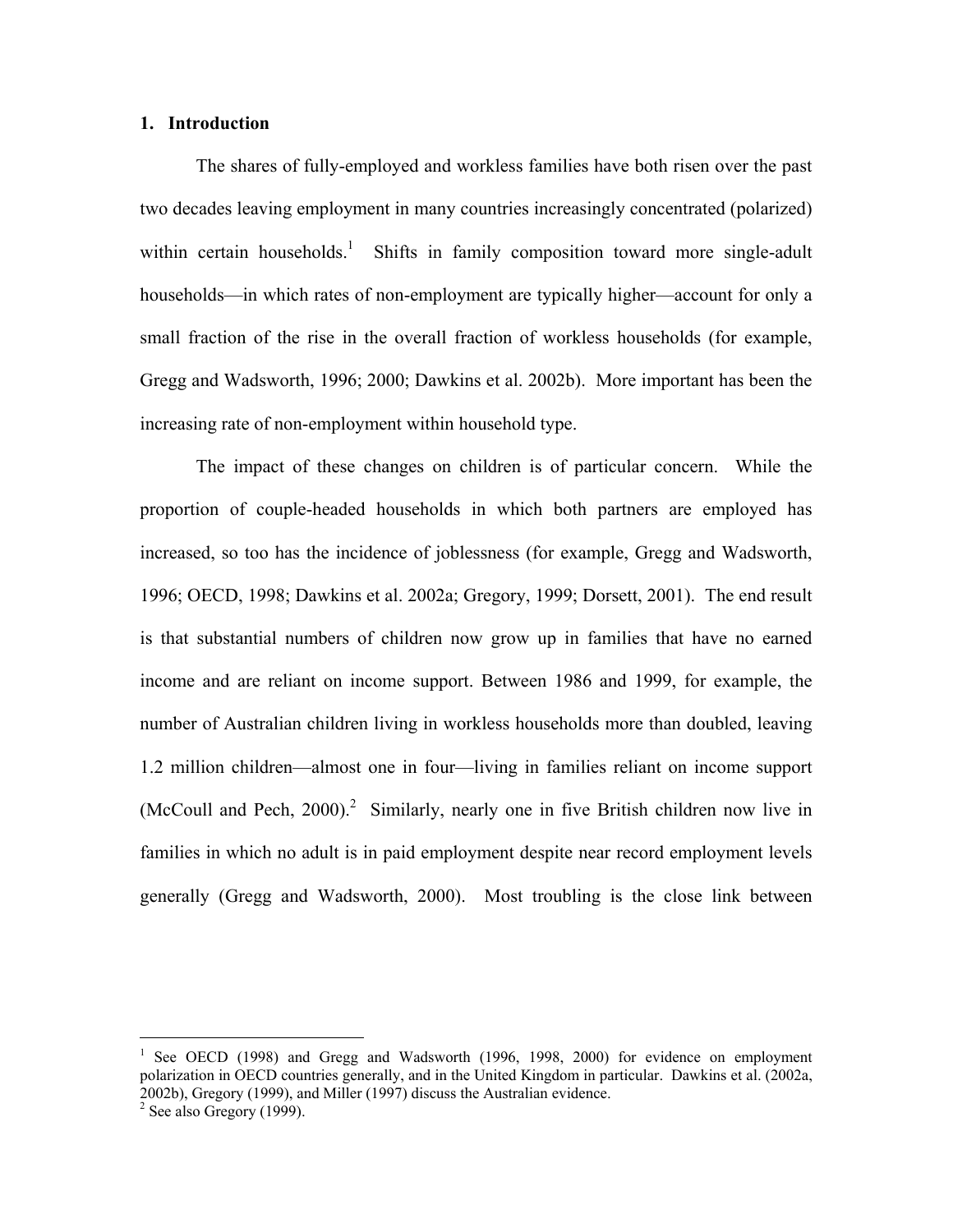joblessness and poverty and the fear that children growing up in poor households have above average probabilities of adverse outcomes as adults.<sup>3</sup>

Given these trends, it is not surprising that workless families are beginning to be specifically targeted by income-support policies. In the U.K, for example, the New Deal for Partners offers–on a voluntary basis–job search assistance and training opportunities to partners of income-support recipients, while many young, workless couples without dependent children are required to file a Joint Claim for Jobseeker's Allowance (JSA).<sup>4</sup> The joint claim process requires both partners to be available for work and to accept equal responsibility for reporting any change in circumstances. This "couples-based" approach is consistent with recent research (see for example, Dorsett 2001) which suggests that to be effective in addressing joblessness at a household level, employment policies must explicitly take into account the joint (as opposed to individual) nature of labour supply decisions within families.

The goal of this paper is to evaluate one such "couples-based" policy intervention in Australia. Between September 2000 and April 2001, the Australian Department of Family and Community Services (FaCS) trialed a new counseling initiative targeted towards couple-headed families with dependent children in which neither partner was in paid employment. Selected women on family benefits (Parenting Payments–Partnered (PPP)), who were partnered with men receiving unemployment benefits (Newstart Allowance (NSA)) were invited to participate in an interview process designed to identify

<span id="page-4-1"></span><span id="page-4-0"></span><sup>&</sup>lt;sup>2</sup><br>3  $3$  In Britain, 89.2 percent of workless couples with children live in poverty (Gregg and Wadsworth, 2000), while 74 percent of similar Australian families are in the poorest income quintile (Dawkins, et al, 2002b). Israel and Seeborg (1998) discuss a range of factors influencing the likelihood that impoverished youth will escape poverty, while in related reviews Haveman and Wolfe (1995) and Haveman et. al. (2001) discuss the results of a large literature linking family and community investments in children and children's subsequent outcomes.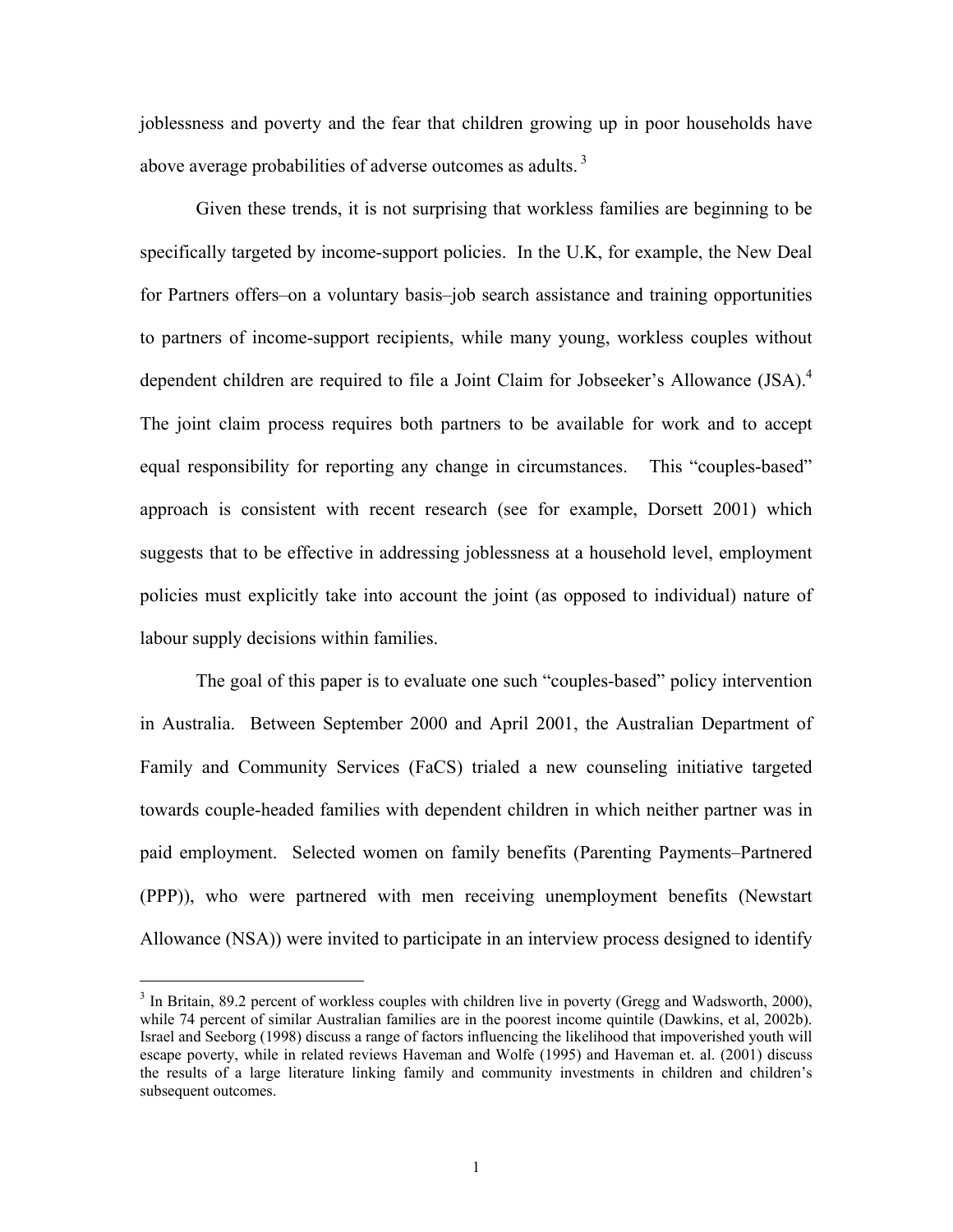strategies to increasing economic independence.<sup>[5](#page-5-0)</sup> Although all unemployed individuals are obliged to look for work and some are required to undertake additional activities (for example, voluntary work or training) which are expected to increase their chances of employment, in practice most Australians have little contact with the income-support system beyond the initial 12 months of benefit receipt. Given this, we are interested in the following questions. Is the increased contact inherent in such an intensive interview process helpful in increasing the economic participation of these women? Further, are outcomes for family benefits recipients enhanced if—rather than attending on their own—they and their unemployed partners attend a joint interview in which a joint plan for increased economic activity is developed? Although our primary focus is on the economic activity of the family benefit recipient, we will also discuss the implications of the trial for social participation and for the activity levels of unemployed partners. Random assignment into intervention and control groups provides the basis for evaluating the results of the trial.

Our results indicate that the overall effect of the interview process led to lower hours of work among family benefit recipients in the intervention group than the control group, but to greater participation and hours in job search and in study or training for work-related reasons. At the same time, there were few significant differences in the effect of the interview process on the economic and social activity of women interviewed with and without their unemployed partners.

 $\frac{1}{4}$ <sup>4</sup> See the website for the U.K. Department for Work and Pensions (http://sss.dwp.gov.uk), and Bonjour et al.  $(2001; 2002)$  for more details about these two programs.

<span id="page-5-0"></span> $<sup>5</sup>$  Although in some families it is the woman who receives unemployment benefits and the man who</sup> receives family benefits, this case is quite uncommon (about 10 per cent of partnered individuals selected for the trial were male) and for ease of exposition we will refer in the discussion to the more traditional case.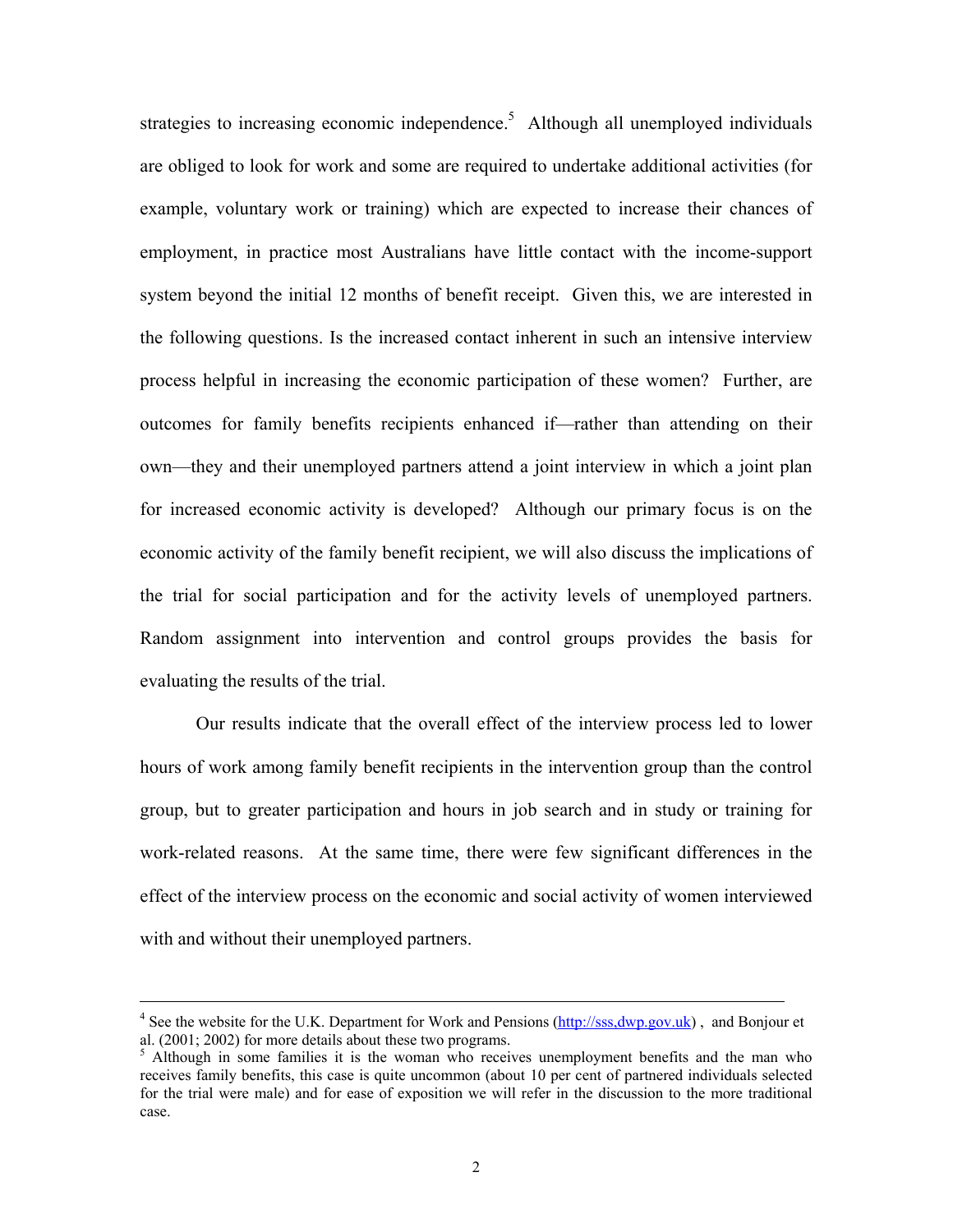Both the background to and the implementation of the pilot are discussed in Section 2, while Section 3 outlines several methodological issues and describes the estimation strategy. Estimates of the impact of the intervention on the economic and social activity of women in workless families are presented in Section 4 of the paper. These estimates are based on two data sources—survey data from the pilots themselves and administrative data from the income-support system. Finally, conclusions can be found in Section 5.

#### **2. The Workless Families Pilot:**

The Workless Families Pilot was targeted towards workless Australian couples with school-aged children. This pilot was one of three randomized trials conducted by FaCS between September 2000 and April 2001 involving interviews with 10,504 incomesupport recipients nationwide. These trials were targeted towards especially disadvantaged groups—in particular, workless families, the very long-term unemployed, and mature-aged unemployment recipients—who are in some sense outside the mainstream of Australian service delivery. <sup>6</sup> Evaluation of these trials was undertaken in order to inform a broader process of welfare reform.

#### *2.1 Background*

Australia—like many countries worldwide—is currently undergoing a process of welfare reform. This ongoing reform process has made economic and social activity a cornerstone of Australian policy. On the one hand, policy makers increasingly embrace

<span id="page-6-0"></span> $\frac{1}{6}$  $6$  See Breunig et al. 2003 for results of the trial targeted towards very long-term unemployed individuals.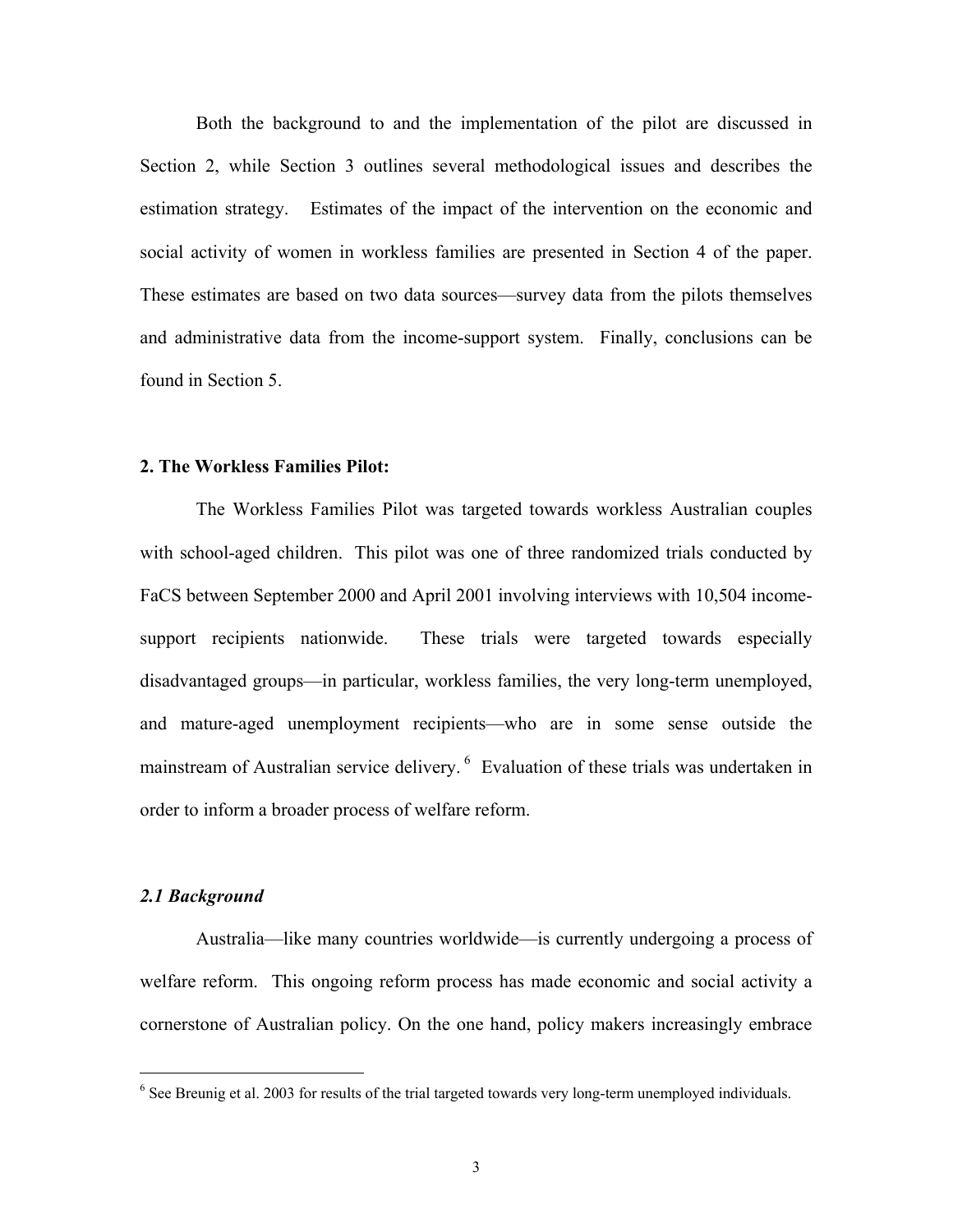the notion of "mutual obligations" and are demanding more of income-support recipients. In this context, economic and social participation is seen as a way of fulfilling one's "obligation" to the broader community. At the same time, being economically and socially active is seen more generally as the primary mechanism for avoiding the persistent disadvantage accompanying the long-term receipt of income support.

Against this backdrop, reducing the numbers of workless families has become a key policy objective. In particular, a recent task force on welfare reform raised concerns over the growing numbers of workless families and recommended that reducing the numbers of Australian families without work should be one of the government's three targets for welfare reform. The expectation is that reduction in the number of workless families would provide immediate as well as long-term, intergenerational benefits to society (McClure, 2000).

Internationally, there is a large literature pointing to the inverse relationship between husbands' unemployment and wives' labor supply (see Davies et al. 1992; Dilnot and Kell, 1987; and the references therein). While much of this can be accounted for by correlation between husbands and wives in key factors associated with nonemployment (for example, low skills or poor labor market conditions), a large share is due to cross-couple state dependence (Davies et al. 1992). Women are less likely to participate in the labor market when their partners are unemployed even after heterogeneity is taken into account, an outcome which many experts feel results from the tax and benefit-induced disincentives to work which are inherent in many income-support systems (Dilnot and Kell, 1987). Given this, policy initiatives to help workless couples must be undertaken within the context of the income-support system.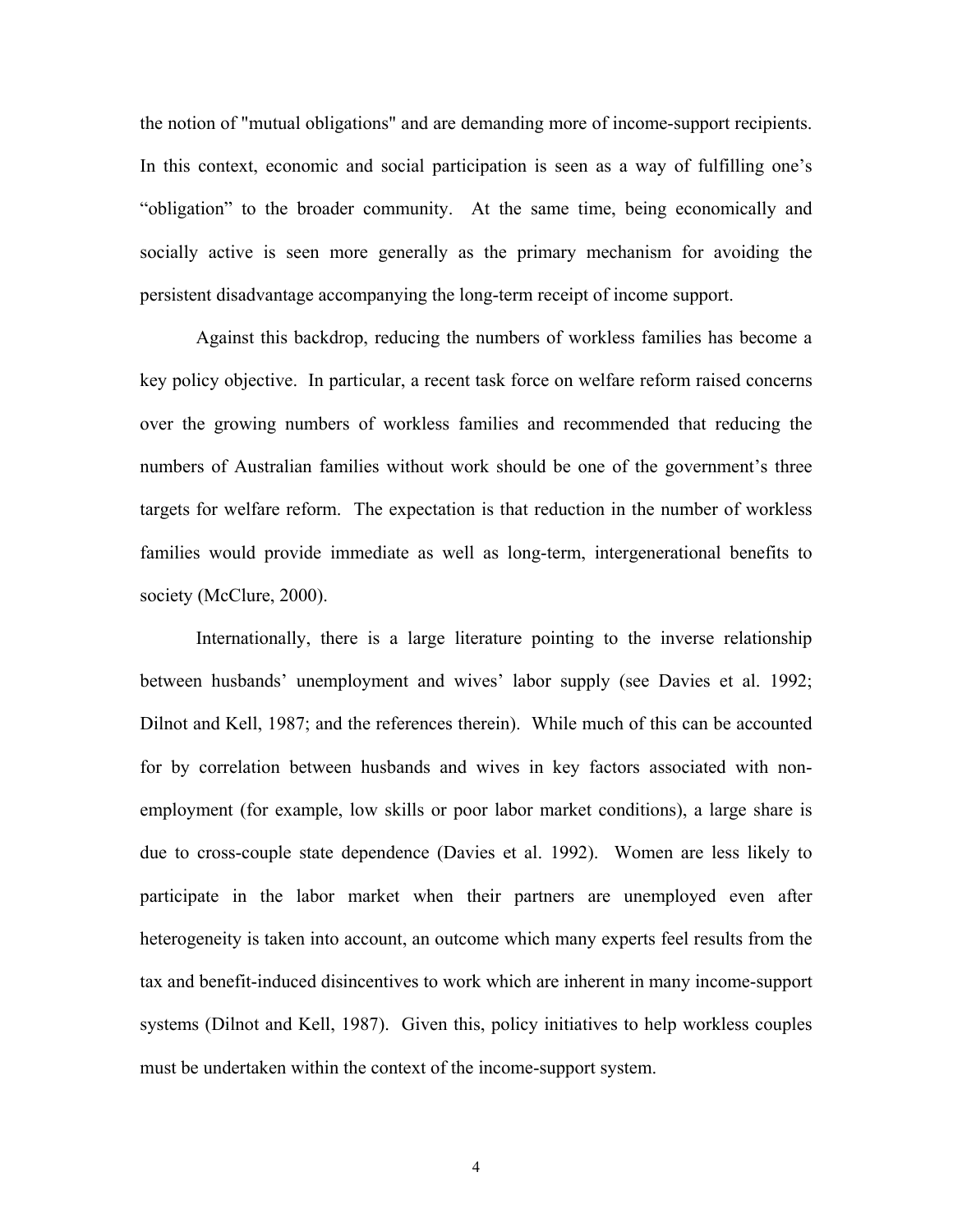Important institutional differences in the Australian income-support system add depth to this international literature on workless couples. In Australia, unlike in many other countries, unemployment benefits are non-contributory and funded from general revenue. Provided that recipients meet program requirements, they are entitled to receive benefits for an unlimited time period. Parenting payments provide income support for people who are the primary carers of dependent children. Both unemployment and family benefits are components of a broader income-support system managed by FaCS and administered by a large, service delivery organization known as Centrelink. Centrelink serves as a "one-stop-shop" for clients by administering a range of services and programs across several government departments and its income-support case-load is governed by a contract with the Australian Government. This contractual arrangement between FaCS (which conceived of the intervention and designed the evaluation) and Centrelink (which administered it) is an important backdrop to understanding the implementation of the trial.<sup>7</sup>

#### *2.2 Implementation:*

The pilot was designed to assess whether an intensive interview with Centrelink staff and the development of a participation plan would improve economic and/or social activity among family benefit (Parenting Payment Partnered – PPP) recipients and their unemployed partners receiving unemployment benefits (called the Newstart Allowance –

<span id="page-8-0"></span><sup>-&</sup>lt;br>7  $\frac{7}{1}$  This is similar to the arrangement in the United States where although the responsibility for the Job Training Partnership Act (JTPA) lies with the federal government, in particular the U.S. Department of Labor, JTPA is implemented in hundreds of service delivery areas at the state and local level. This raises the possibility that state and local governments may wish to pursue different objectives than the federal agency providing the funding. Barnow (2000) explores the relationship between the performance indicators in service providers' contracts and measured program impacts.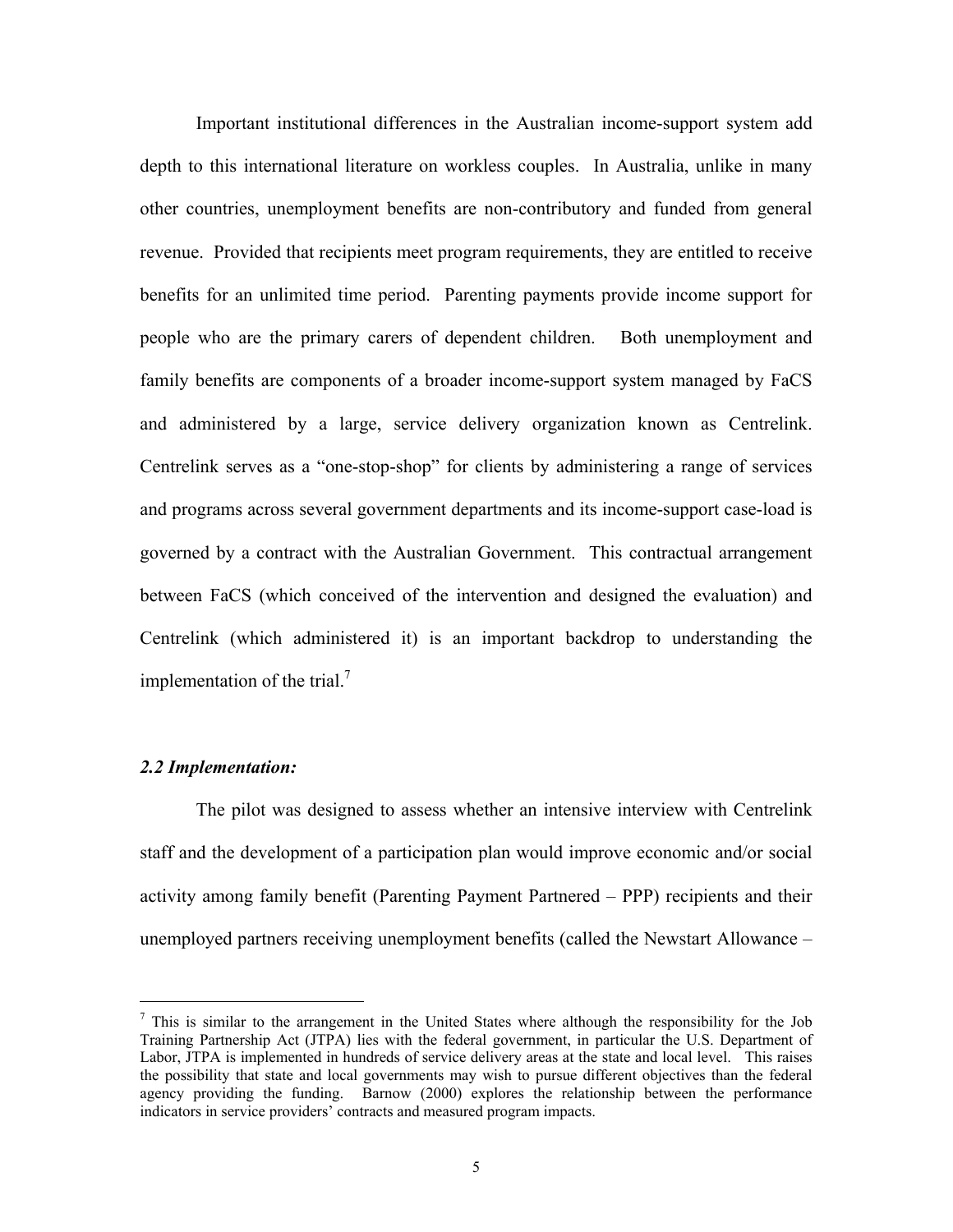NSA).<sup>[8](#page-9-0)</sup> Some family benefit recipients were interviewed with their unemployed partners, some without them. Individuals (and couples) participating in the pilot were assisted in developing a participation plan that addressed their particular needs in overcoming their barriers to work or to achieving greater social participation. Interviewers specifically asked participants to begin thinking about and planning for the time when their children would reach the age threshold and the family would no longer be eligible for family benefits. As with Joint Signing for JSA claims in the U.K. (see Bonjour, et al, 2002), one goal of the intervention was to bring family benefit recipients in closer contact with Centrelink offices.

The process of the trial was as follow. Eligible Centrelink sites from across Australia were randomly chosen to participate in the trial.<sup>[9](#page-9-1)</sup> Sites were selected from the available list with a probability proportional to their populations of the pilot target groups.[10](#page-9-2) Selected sites were randomly assigned as 'intervention' (thirty-two sites) or 'control' sites (twenty-four) with three of these sites selected as both intervention and control group sites.<sup>11</sup> Next, eligible customers from each site were randomly selected until specified quotas for each site for the two Parenting Payment target groups had been reached. Family benefit (PPP) recipients were then randomly assigned to be interviewed with or without their unemployed (NSA) partners.

<span id="page-9-0"></span> <sup>8</sup> <sup>8</sup> The trial also included a group of Parenting Payment recipients who made repeated transitions between single and partnered status. This "repeated transitions" group was much smaller in size and are not analysed here, as they do not fit into the with/without partner framework of this analysis. 9

<span id="page-9-1"></span><sup>&</sup>lt;sup>9</sup> The eligibility criteria were that the population of the 'repeated transitions' group of Parenting Payment recipients at the site exceeded 30 and that the site was not involved in another trial that targeted the Parenting Payment population.<br><sup>10</sup> The term 'sites' here is used loosely. These were clusters of Centrelink offices serviced by the same

<span id="page-9-2"></span>specialist Centrelink staff member who conducted the interviews. The thirty-one sites used for the intervention group comprised eighty-four separate Centrelink offices.

<span id="page-9-3"></span> $\frac{11}{11}$  One intervention site subsequently became unavailable for participation in the pilot, so the final number of intervention sites was thirty-one.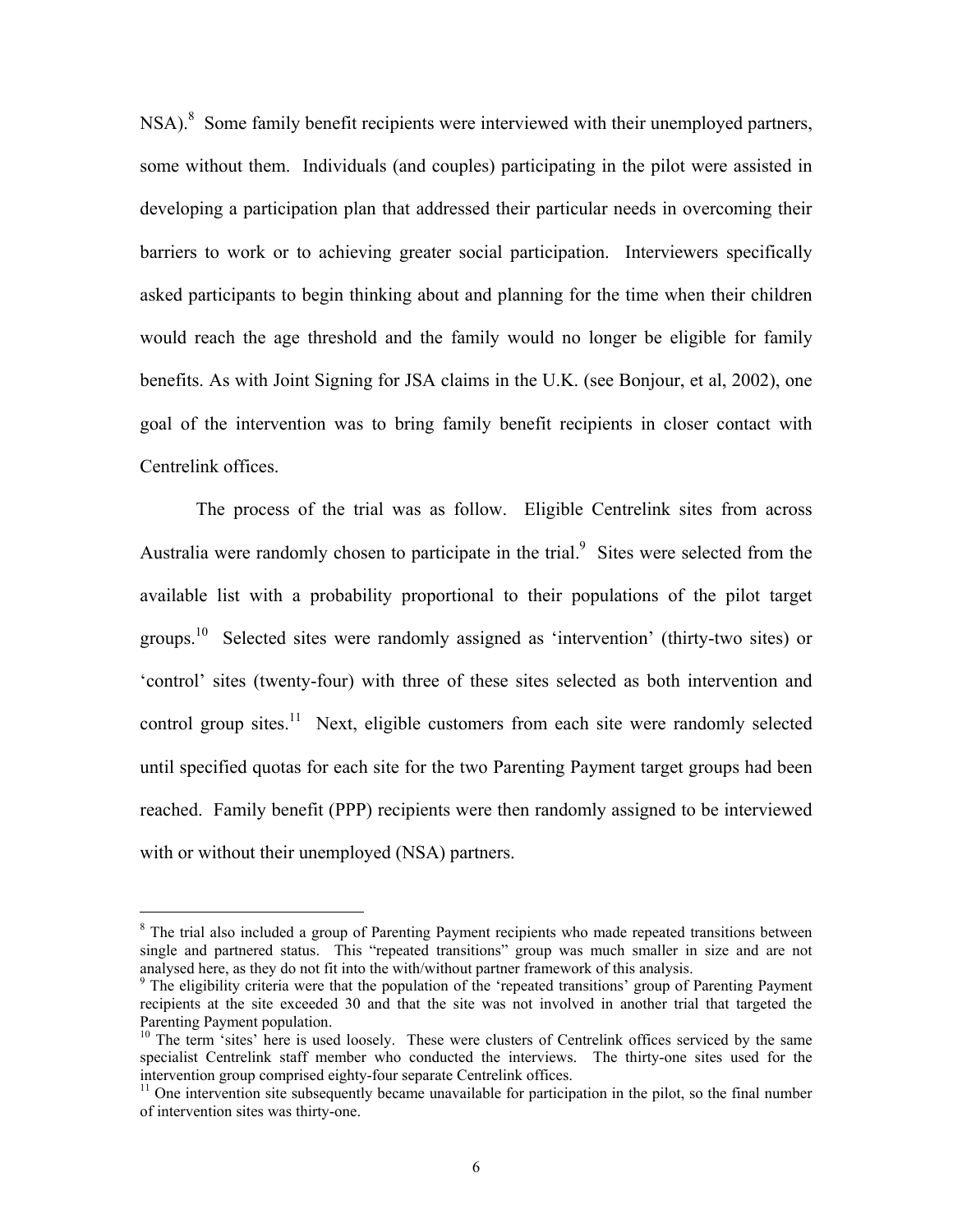Centrelink then sent a letter to each individual selected for the intervention group asking him or her to attend an interview, in some cases a joint interview with their partner. The NSA partners of those family benefit recipients selected for interview with their partners received a separate letter along similar lines. These letters formed one part of the intervention, which also involved two face-to-face interviews.[12](#page-10-0)

The first set of interviews was conducted in September or October 2000. Interviews were conducted by Centrelink staff who had been trained in research interviewing techniques. Individuals were required to attend the interview, but subsequent participation in the trial was voluntary. For those who agreed to participate, the interviewers administered a detailed questionnaire designed to elicit information about individuals' (and, where relevant, their partners') employment and educational background, current circumstances, and goals and aspirations regarding economic and/or social participation. The questionnaire also canvassed any barriers to increased participation faced by individuals to facilitate discussion between participants and their interviewers about how they could become more economically and socially active. The outcome of that discussion was formalized in a participation plan, which may have included referrals to other government programs or forms of assistance.

A second interview was conducted in November or December 2000. This interview was used to identify how participants' circumstances had changed and determine implementation of the participation plans, such as the take up of referrals. A final telephone interview was conducted by an independent market research company in March and April 2001.

<span id="page-10-0"></span><sup>&</sup>lt;sup>12</sup> A copy of the letter sent to those selected for interview with their partner is in the Appendix. Letters for other participants of the pilot were suitably modified to reflect the target group to which they belonged.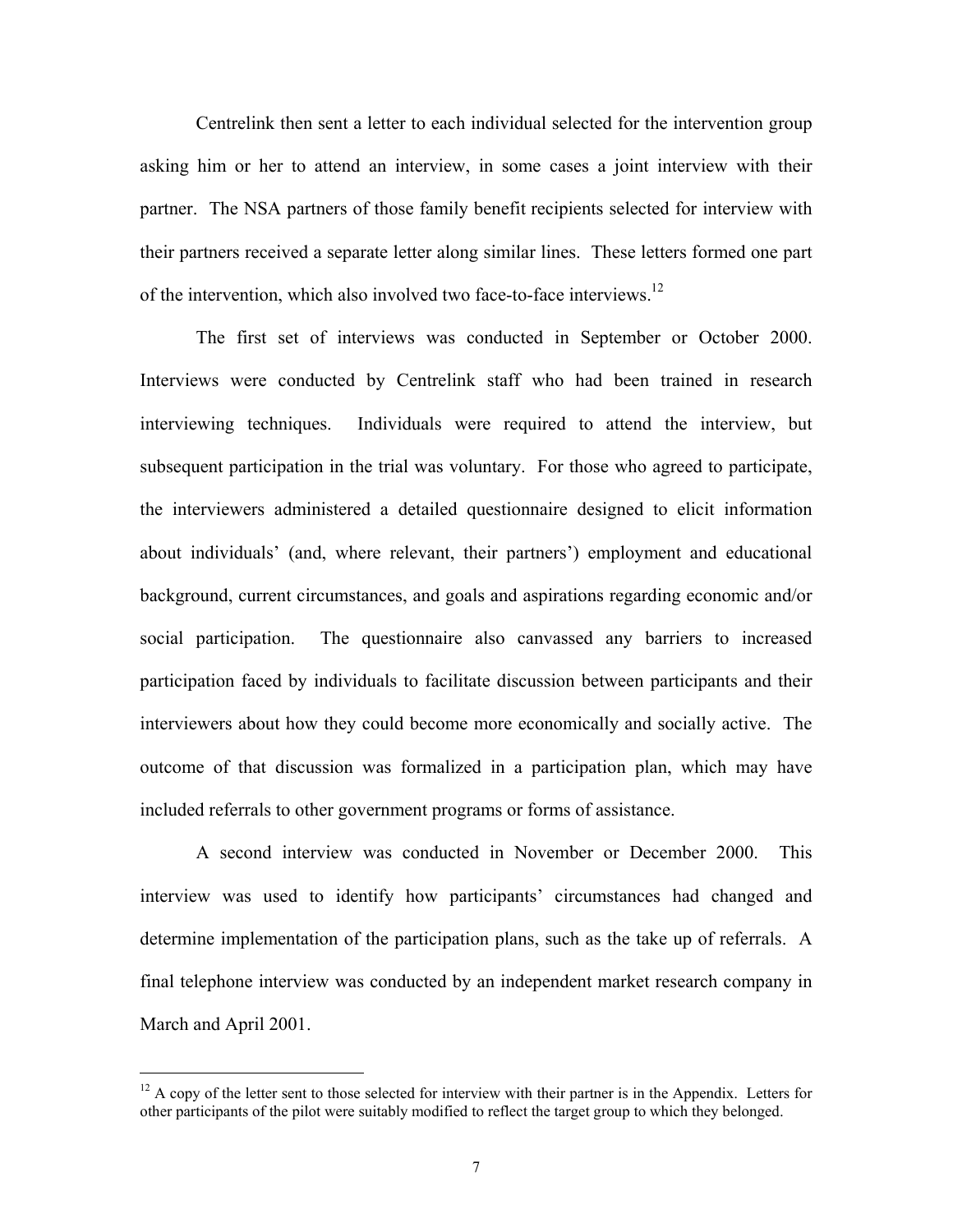Comparison of data from the first face-to-face interview (Wave 1) and the followup telephone interview (Wave 3) forms the basis of the analysis of the impact of full participation in the trial. We define "full treatment" to be the receipt of the letter and participation in the two face-to-face interviews.

In September to October 2000 control group members were sent letters informing them of the proposed interview process. Those who agreed were interviewed at the same three points in time as the intervention group by the market research firm that conducted the Wave 3 intervention group interviews. The control group interviews were designed to elicit comparable information to that obtained from intervention group members at the various stages of the trial. The initial control group interview also covered their aspirations and barriers to economic and/or social participation.

In this analysis we will make use of two data sources: detailed survey data from the pilot itself and administrative income-support data from FaCS's Longitudinal Data Set (LDS) merged to the pilot data. The LDS provides fortnightly observations on benefit details (including benefit levels, reported income, both earned through work and unearned and duration of benefit receipt) and limited demographic characteristics (age of payment recipient, age of youngest child, geographic area, housing type and the like). The availability of these administrative data for all individuals selected for the pilot (irrespective of whether or not they participated) allows us to test random assignment and to assess the factors related to an individual's decision to fully participate in the treatment (or in the case of the control group to agree to be interviewed in all three Waves). We discuss in more detail in the following sections how the administrative data were used.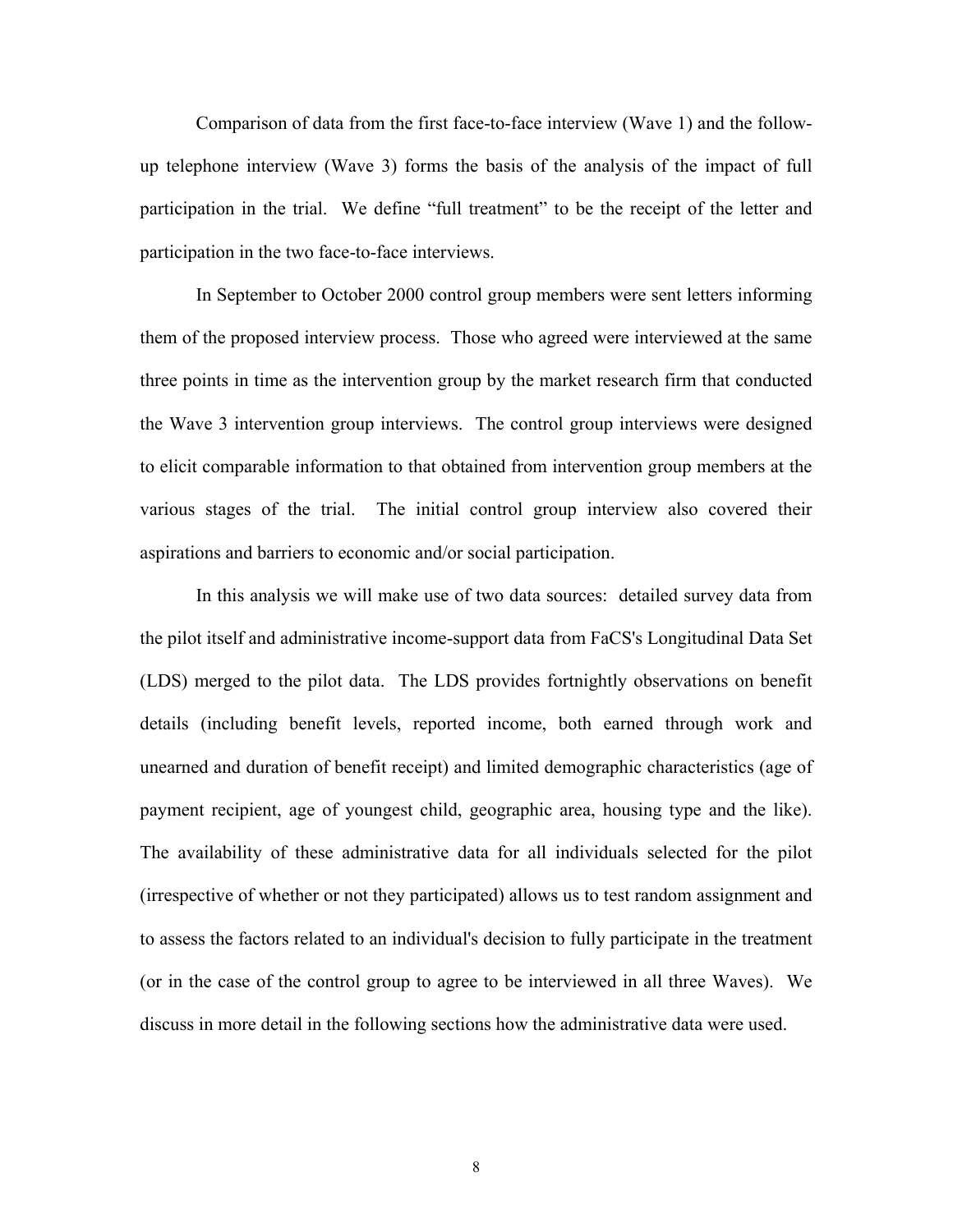#### **3. Methodological Issues and Estimation Strategy**

Random assignment into the control and intervention groups was intended to simplify estimation of the impact of the interview process on the economic and social activity of family benefit recipients (see Heckman et al. 1999). However, a failure to achieve complete randomization, variation in interview methods, and dropout from both the intervention and control groups (all discussed further below) lead us to prefer a nonexperimental, propensity-score matching estimator over the simpler experimental estimator. Still, the initial randomized design of the trial implies that intervention and control group members by and large operate in the same economic environment, have essentially the same observed characteristics and that outcomes and characteristics are generally measured in the same way for both groups. These data features greatly enhance our ability to use propensity score matching to estimate the impact of the intervention.<sup>13</sup>

#### *3.1 Randomization, Interview Methods, and Dropout*

Analysis of our administrative data suggests that the initial assignment into the intervention versus control group is not completely random with respect to geographic location and nativity. Members of the control group are significantly more likely to live in large, capital cities, while intervention group members are significantly more likely to reside in towns with populations between 2,000 and 40,000 residents. Similarly, relative to intervention group members, individuals in the control group are more likely to be

<span id="page-12-0"></span><sup>&</sup>lt;sup>13</sup> In particular, Heckman, et al., (1997) point to these data features as being crucial in reducing the bias in evaluation studies.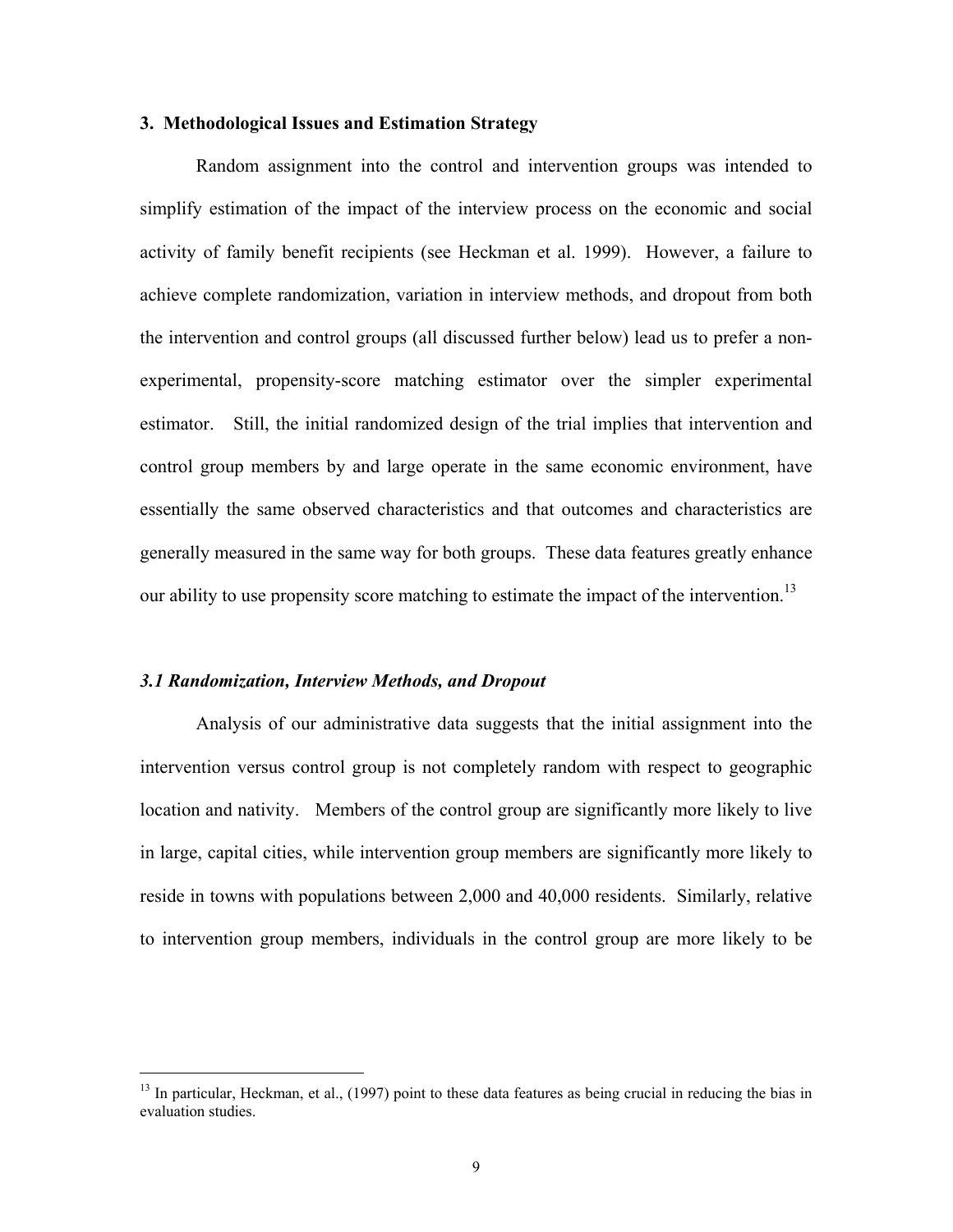immigrants from a non-English speaking country, and less likely to be Australian-born.<sup>14</sup> These differences in local labor markets and nativity may be quite important in influencing the relative economic and social participation of pilot participants.

At the same time, comparing the characteristics of the family benefit recipients assigned to the "individual" as opposed to the "joint" interview intervention groups suggests that randomization is not a large problem for this comparison. Differences in the geographic distribution of these individuals—though significant—are small in magnitude. Thus, it appears that the overall difficulty in achieving randomization between the control and the aggregated intervention group may stem from the process used to select intervention and control group sites and not with randomization within site.

It is also important to note that although the same questionnaire was administered to intervention and control groups, different data gathering techniques – i.e., face-to-face and via telephone – were used for the control and two intervention groups in Waves 1 and 2. Wave 3 data were gathered by the same market research firm in the same way for all groups. (See Table 1.) Systematic differences in responses across the groups may therefore be due to the survey method itself and not due to the effect of the intervention. As we note below, this will complicate the interpretation of the results to a degree.

#### **Table 1 Here**

Finally, a substantial amount of dropping out occurred in both the control and intervention groups. Correlation between the decision to participate in the pilot once selected and individual characteristics could easily confound the effects of those

<span id="page-13-0"></span><sup>&</sup>lt;sup>14</sup> These patterns are likely to be related to the geographic clustering of immigrants to Australia. Foreignborn individuals—in particular, those from non-English speaking countries—are heavily concentrated in Australia's capital cities. Results of these randomization tests are available upon request.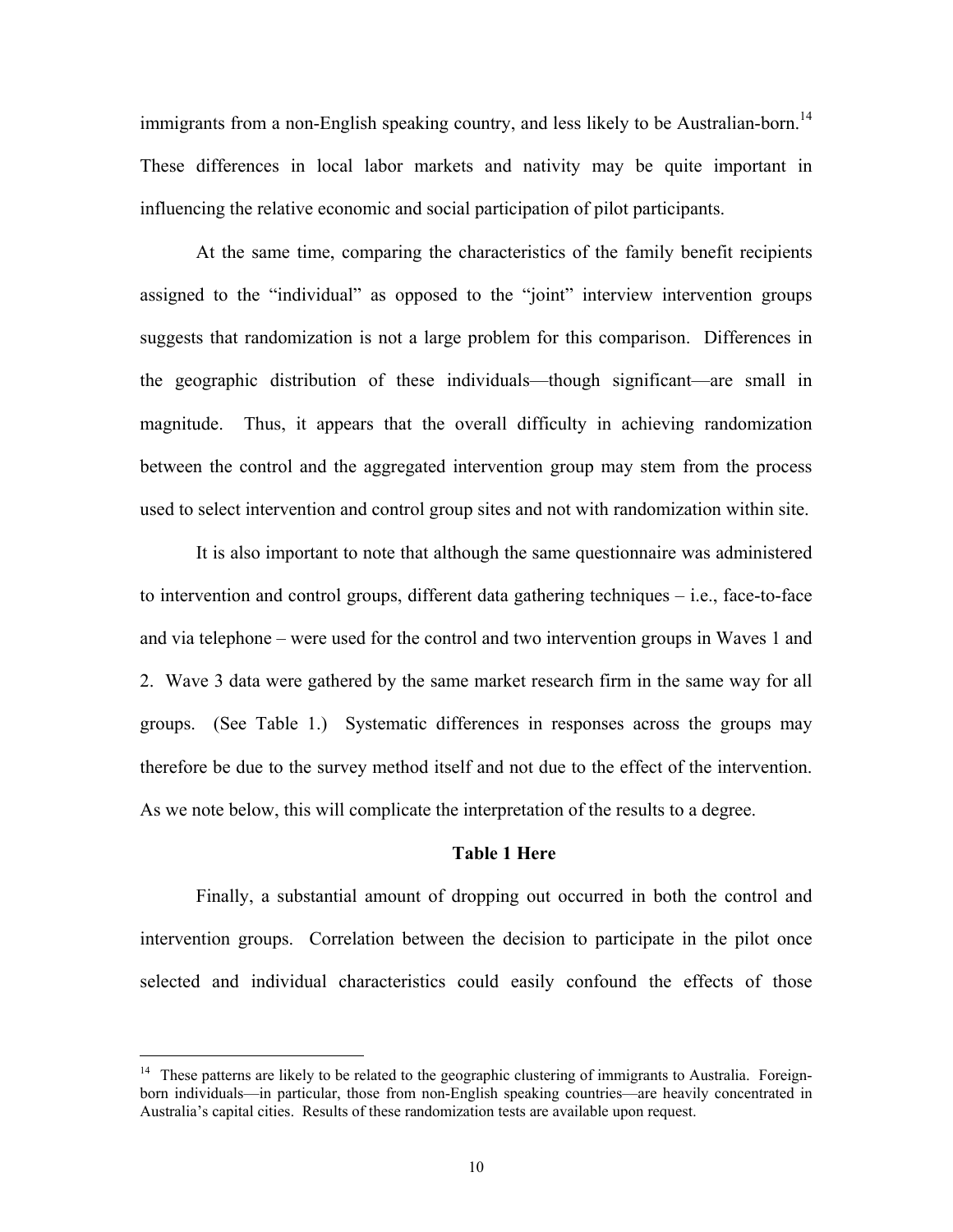characteristics and participation in the treatment on subsequent outcomes.<sup>15</sup> Treatment dropout is not an insurmountable problem and there are several strategies in the literature for dealing with treatment group dropout.<sup>16</sup> Heckman et al. (1998), for example, propose a method of estimating the "effect of the intention to treat" which can be calculated in the face of treatment dropout. For programs which will be imperfectly implemented, this may in fact provide a more realistic estimate of the 'real-world' policy impact.

Dropout is a particular problem, however, because we do not have complete survey data for intervention and control group members who chose not to participate in an interview (or who could not be contacted). Although FaCS was able to deal with any ethical concerns associated with the initial random assignment, legal and ethical constraints regarding data privacy precluded collection of data from individuals opting out of the interview process. This complicates the analysis, but fortunately the availability of administrative data from the income-support system for all individuals (and their partners) selected for the trial allows us to adopt a non-experimental, propensity score matching approach to estimate the effect of the intervention. (See below.)

#### *3.2 Estimation Strategy*

We pursue a two-pronged approach. First, we use survey data from the trial itself and attempt to estimate "treatment on the fully-treated". Second, we use administrative LDS information—which is available for all individuals selected for the trial—to estimate the "effect of intention to treat". Two sorts of comparisons will be made: first,

<span id="page-14-1"></span><span id="page-14-0"></span><sup>&</sup>lt;sup>15</sup> In our case, participants who did not drop out were more likely to be Australian-born or immigrants with English-speaking backgrounds, live in major cities or towns, and own homes. Not surprisingly, individuals who had moved in the last six months were less likely to participate. Detailed results are available upon request.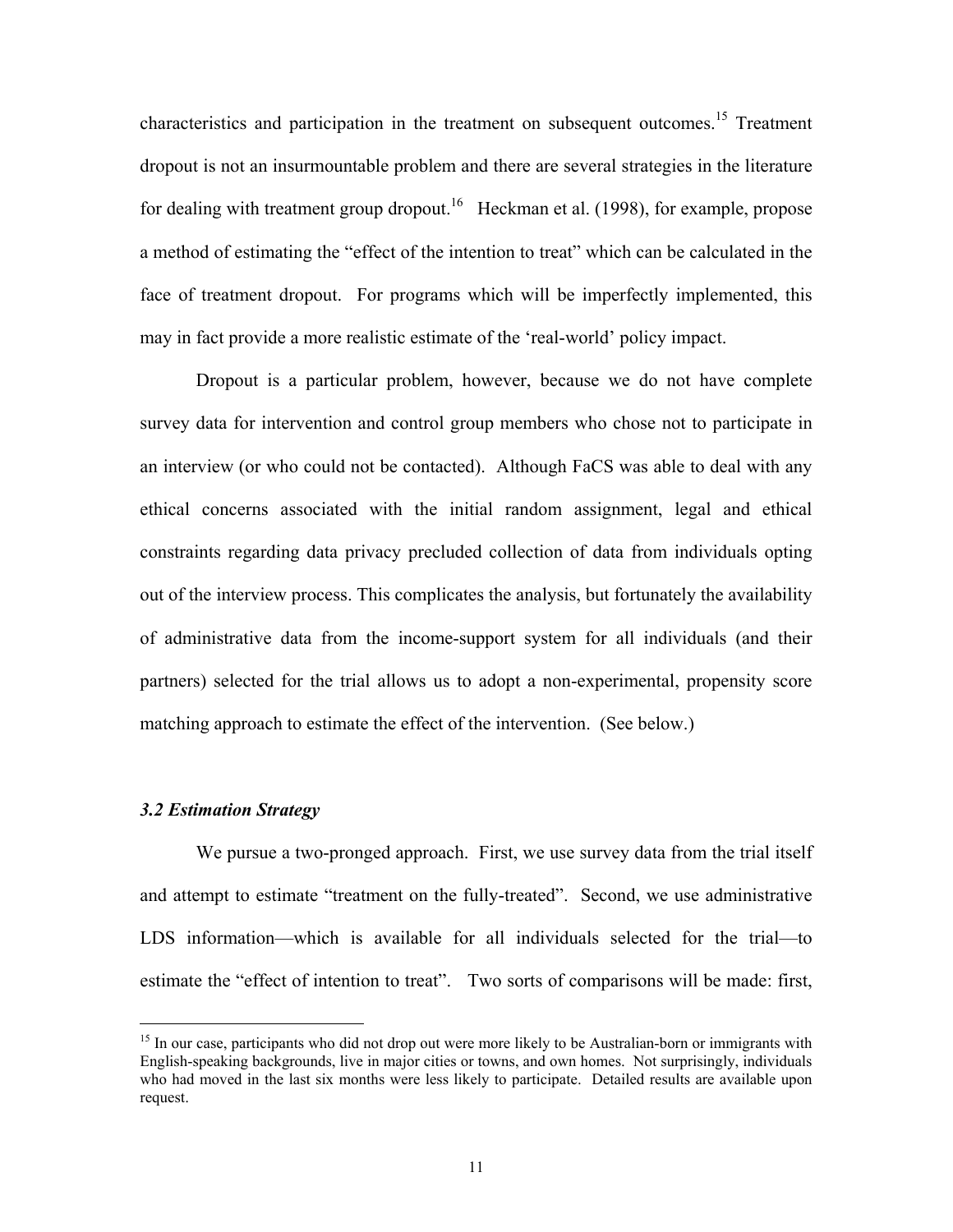between family benefits (PPP) recipients in the aggregated intervention group and family benefits (PPP) recipients in the control group and second, between family benefits (PPP) recipients in the two intervention groups. This later comparison allows us to assess the marginal impact of participating in a joint interview (and developing a joint participation plan) as opposed to individual interview.

To illustrate, consider the first comparison. We wish to compare the economic and social activity of those who fully participated in the interview process and developed a participation plan to that of individuals in the control group who would have done the same had they been selected for the intervention. In other words we wish to estimate

$$
\Delta^{TOFT} = E(Y^1 - Y^0 \mid X, P = 1) \tag{1}
$$

where  $Y^1$  and  $Y^0$  are potential activity levels given completion and non-completion of the interview process respectively, X is a vector of controls, and  $P=1$  when an individual completes the entire treatment and 0 otherwise. We use propensity score matching techniques to overcome the practical difficulties associated with determining which comparison individuals would have completed the interview process had they been assigned to the intervention group.

More specifically, we use the administrative LDS data for intervention group members to estimate a logit model of the probability of completing the final interview. Using these estimates, we then create a propensity score  $(\hat{p}_i)$  (predicted probability) for each family benefit recipient in the intervention and control group. Using kernel propensity score matching, individuals in the intervention group are then matched to a weighted average of control group members with similar propensity scores. Weights are

<sup>&</sup>lt;sup>16</sup> Control group dropout is an uncommon problem that has not been discussed in the literature.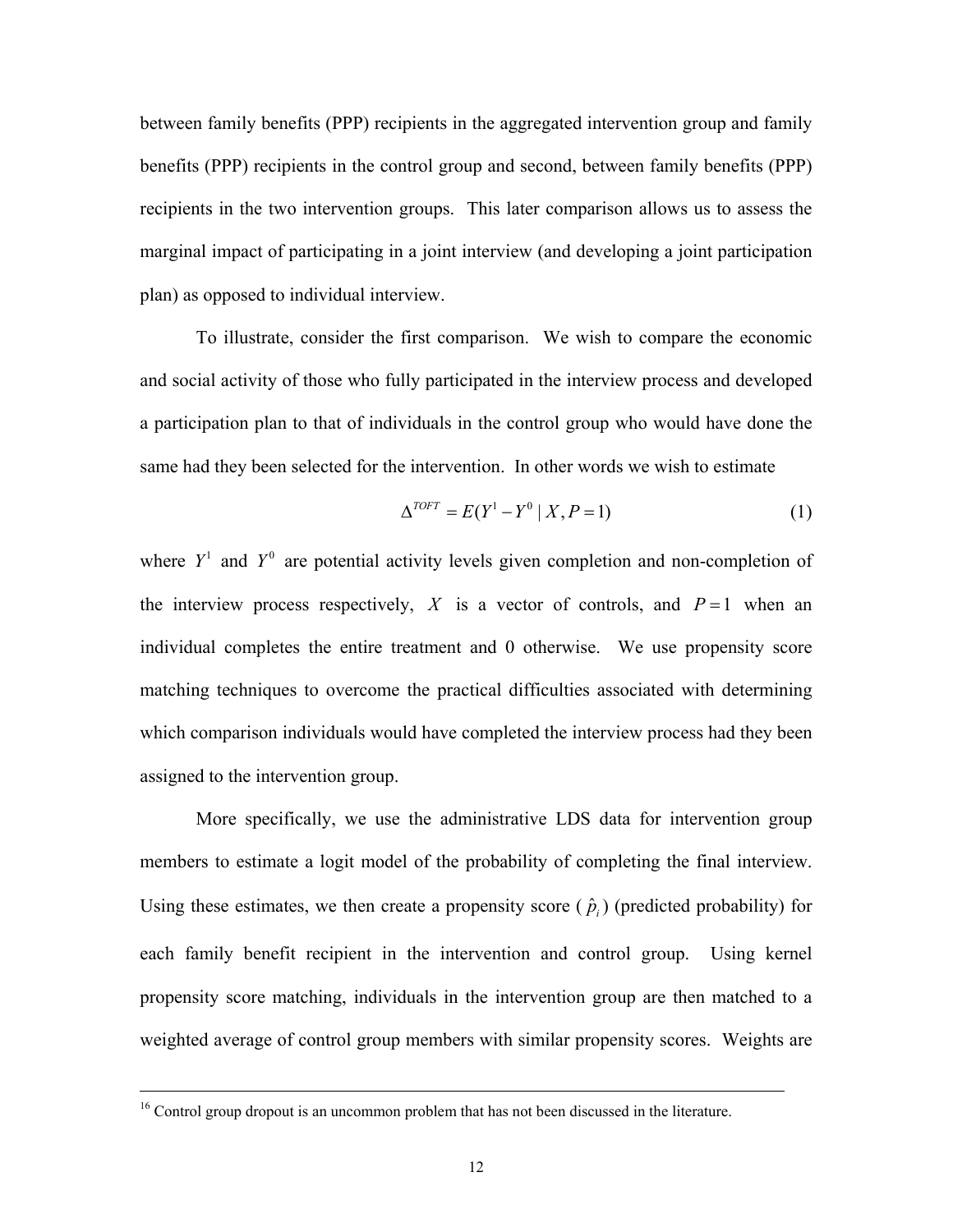positively related to the similarity in propensity scores. The effect of full treatment for an individual *i* completing treatment  $(\delta_i)$  is then given by

$$
\delta_i = y_i^1 - \frac{1}{n_{0h}} \sum_{j=1}^{n_{0h}} K \left( \frac{\hat{p}_i^I - \hat{p}_j^C}{h} \right) y_j^0
$$
 (2)

fully-treated intervention group,  $\hat{p}_j^c$  and  $y_j^0$  are the propensity score and realized where  $\hat{p}_i^I$  and  $y_i^I$  are the propensity score and realized outcome for individual *i* in the outcome for individual *j* in the control group, and  $n_{0h}$  is number of control group individuals in the band surrounding individual *i*. We use a standard normal kernel for *K* and choose the bandwidth  $(h)$  using Silverman's (1986) suggested robust bandwidth for density estimation.<sup>17</sup> The  $\delta_i$  from equation (2) are then averaged across members of the fully treated intervention group to generate a cross-sectional estimate of the effect of fulltreatment on fully-treated individuals based on activity levels at the third interview. We also use  $\delta_i$  to construct a standard difference-in-difference estimate of changes in activity levels between the first and third interviews. Results from both measures are presented in Section 4.

<span id="page-16-0"></span>In addition to the overall comparison between family benefit recipients in the intervention and control groups, we would also like to assess whether participation in the interview process with one's partner (as opposed to alone) had any additional effect on economic and social activity. In order to make this comparison, we repeat the above matching process taking family benefit recipients participating in an individual interview as the "control" group and those participating in a couple interview as the "intervention" group. These results are also discussed in Section 4.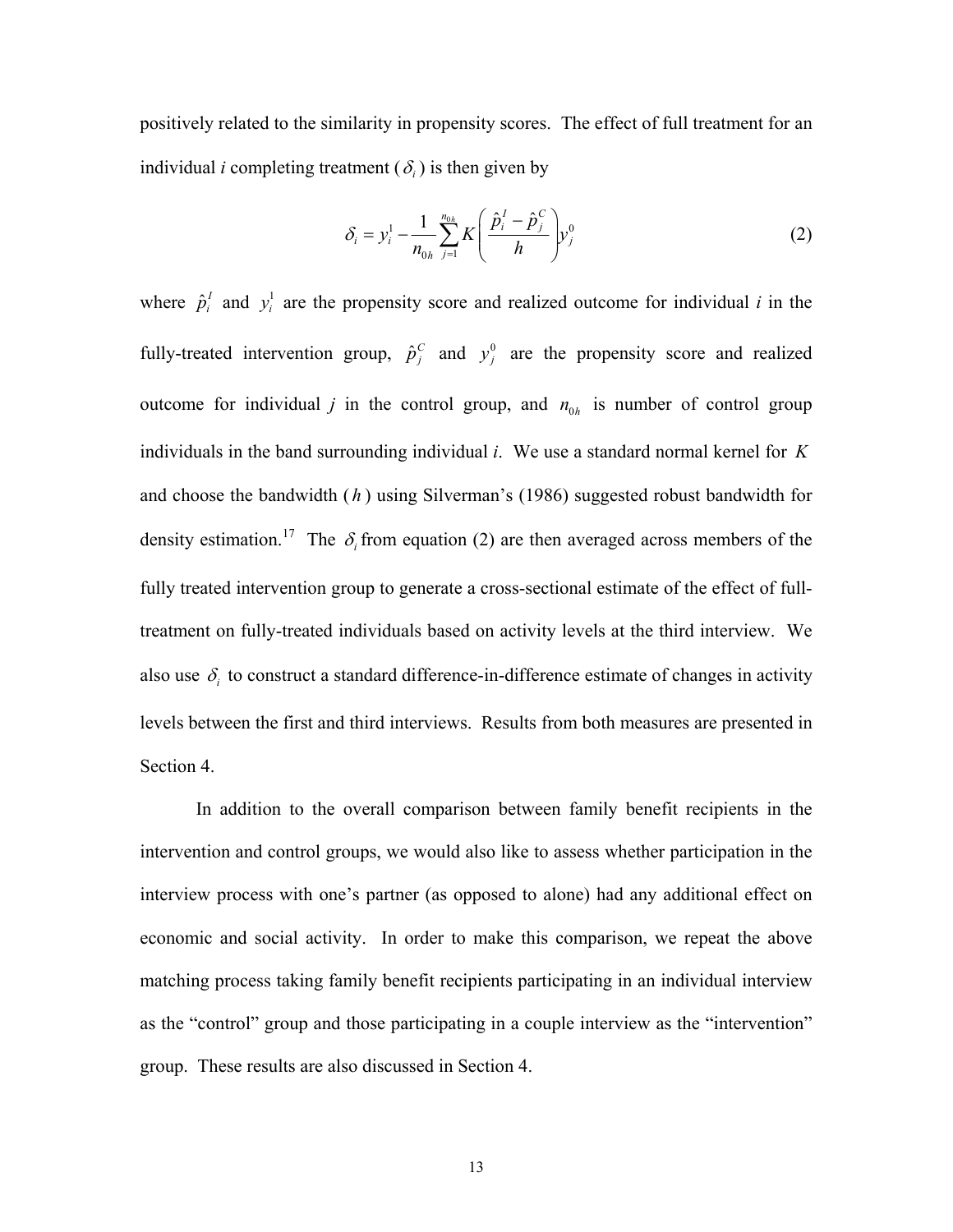The probability density functions of the propensity scores for the intervention and control groups are presented in Figure 1 in the Appendix. The propensity score density for the control group has more mass at smaller values, reflecting the greater concentration of individuals from non-English speaking backgrounds among that group and the negative effect that characteristic has on the probability of full-participation. In general, the matching procedure appeared to be satisfactory. No match was found for three intervention group observations and these were dropped from the analysis.<sup>18</sup>

# **4. The Impact of the Interview Process on the Social and Economic Participation of Family Benefit Recipients**

#### *4.1 The Interview Process and Economic and Social Activity: Survey Data Results*

Detailed survey data for pilot participants allows us to estimate the impact of the interview process on the economic and social participation of those individuals who completed the final interview. We concentrate on five measures of economic participation (paid employment, study or training for work-related reasons, voluntary work for work-related reasons, job search, and a combined measure of these four which we call "total economic participation") and two measures of social participation (study or training and volunteer work undertaken for non work-related reasons). In each case, we consider both total hours and overall participation in the specific activity.

Both the cross-sectional Wave 3 and the difference-in-difference estimates of the overall impact of FaCS's interview process on the economic and social participation of family benefit (PPP) recipients partnered with men receiving unemployment benefits are

<sup>&</sup>lt;sup>17</sup> We tried bandwidths ranging from 0.001 to 0.05 and the qualitative results are insensitive to this choice. <sup>18</sup> These were the three observations with the highest propensity score values.

<span id="page-17-0"></span>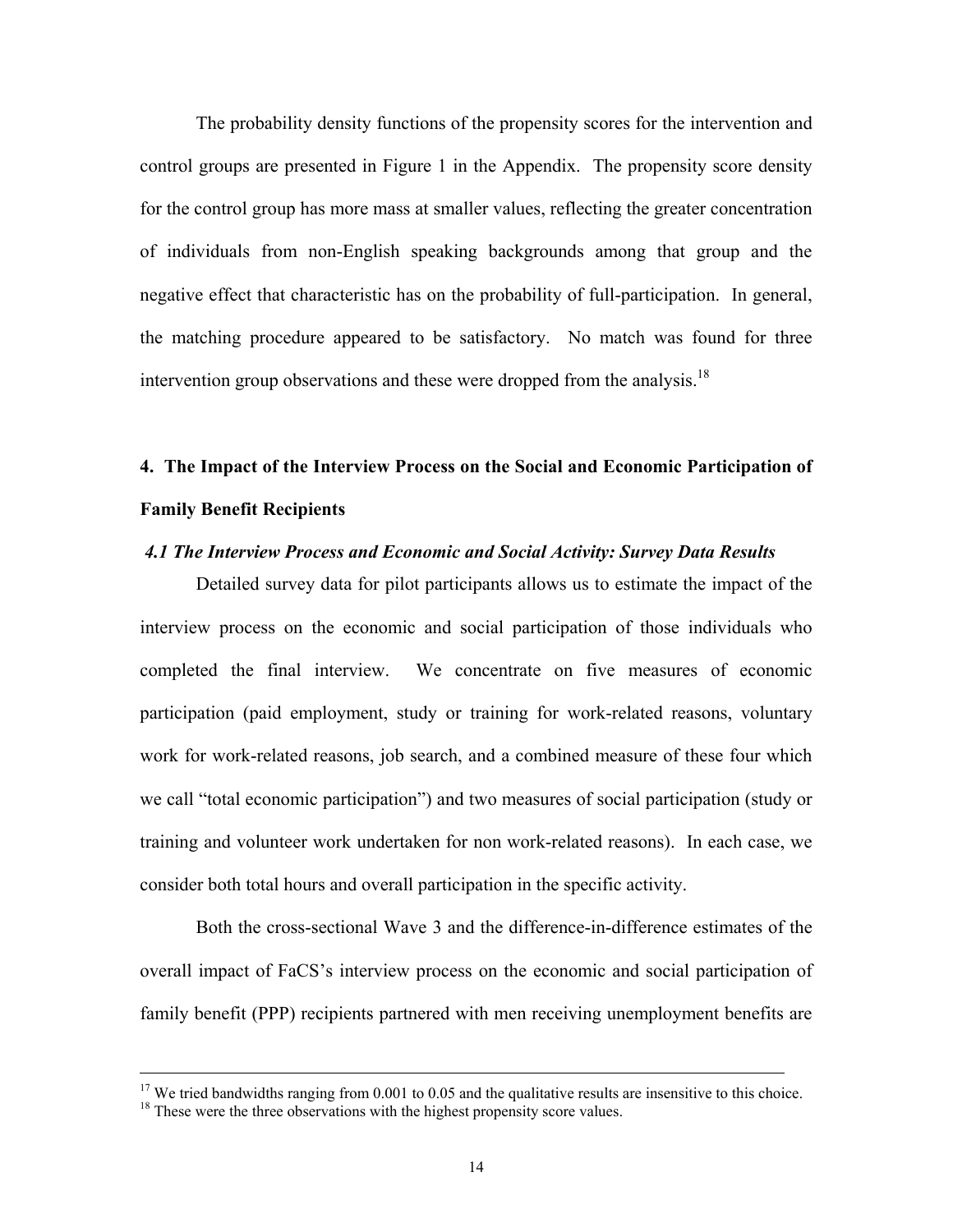presented in Table 2. While difference-in-difference estimators have the advantage of 'differencing out' any time-invariant group-specific effects that might remain after matching, their validity rests on the assumption that any differential change in the relative activity levels of the two groups can be attributed solely to the effects of the treatment itself. Changes in the method of interview (from face-to-face to telephone) for the intervention (but not control) group imply that this assumption may not hold in our case. This—along with our relative confidence in our ability to match individuals participating in the full interview process to comparable control group members (see Section 3.2) leads us to have a preference for the cross-sectional estimates.

#### **Table 2 Here**

Our estimates imply that individuals participating in the full interview process had lower hours of (and participation in) paid work than members of the control group, but higher weekly hours of (and participation in) work-related study or training and job search. In particular, the time spent in work-related study or training was one and a half hours per week higher amongst those participating in the full treatment—perhaps as a result of individuals undertaking the activities agreed to in their participation plans. These women also spent more time in job search (approximately one hour per week), but less time (approximately one hour and 45 minutes) in paid employment each week. Voluntary work for work-related reasons was also more common amongst women participating in the interviews with Centrelink advisors, though there was no significant difference in the hours the two groups spent in work-related volunteering. Overall, although the average total hours spent in these economic activities was not significantly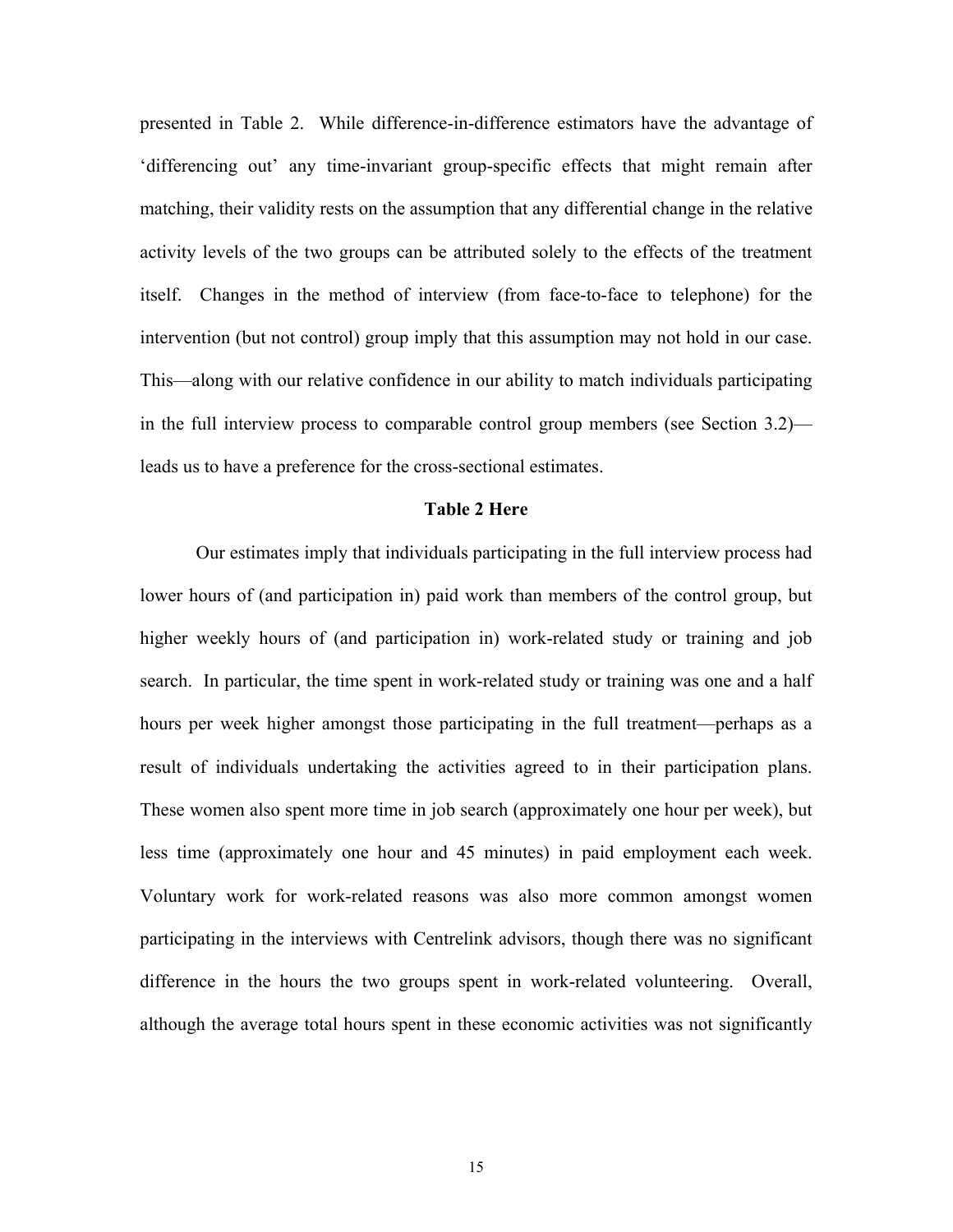affected by the intervention, there was a slight increase (seven percentage points) in the proportion of individuals engaged in some form of economic activity.

There is also evidence that the interviews led to an increase in some forms of social participation. Post-intervention, both hours of and participation in non workrelated study or training were higher for those women taking part in the interview process[.19](#page-19-0) 

These results provide evidence that interviews centering around future planning and the development of participation plans can lead to modest increases in the economic and social activity of family benefits recipients whose partners are unemployed. Are these outcomes enhanced further when family benefit recipients participate in these interviews jointly with their unemployed partners? In addressing this question, we compute both cross-sectional and difference-in-difference estimates that compare family benefit recipients participating in joint interviews (the "intervention group") with family benefit recipients participating in individual interviews (the "control" group). (See Table 3.) This provides estimates of the marginal impact of a joint as opposed to an individual interview. Because the move from face-to-face interviews to telephone interviews occurred between Waves 2 and 3 for both groups (see Table 1), we are more confident that the identifying assumptions of the difference-in-difference estimator hold leading us to have a slight preference for the difference-in-difference estimates.

#### **Table 3 Here**

There is no evidence that requiring family benefit recipients to participate in a joint interview and planning process with their partners leads to higher levels of

<span id="page-19-0"></span><sup>&</sup>lt;sup>19</sup> These results are not presented here, but are available upon request.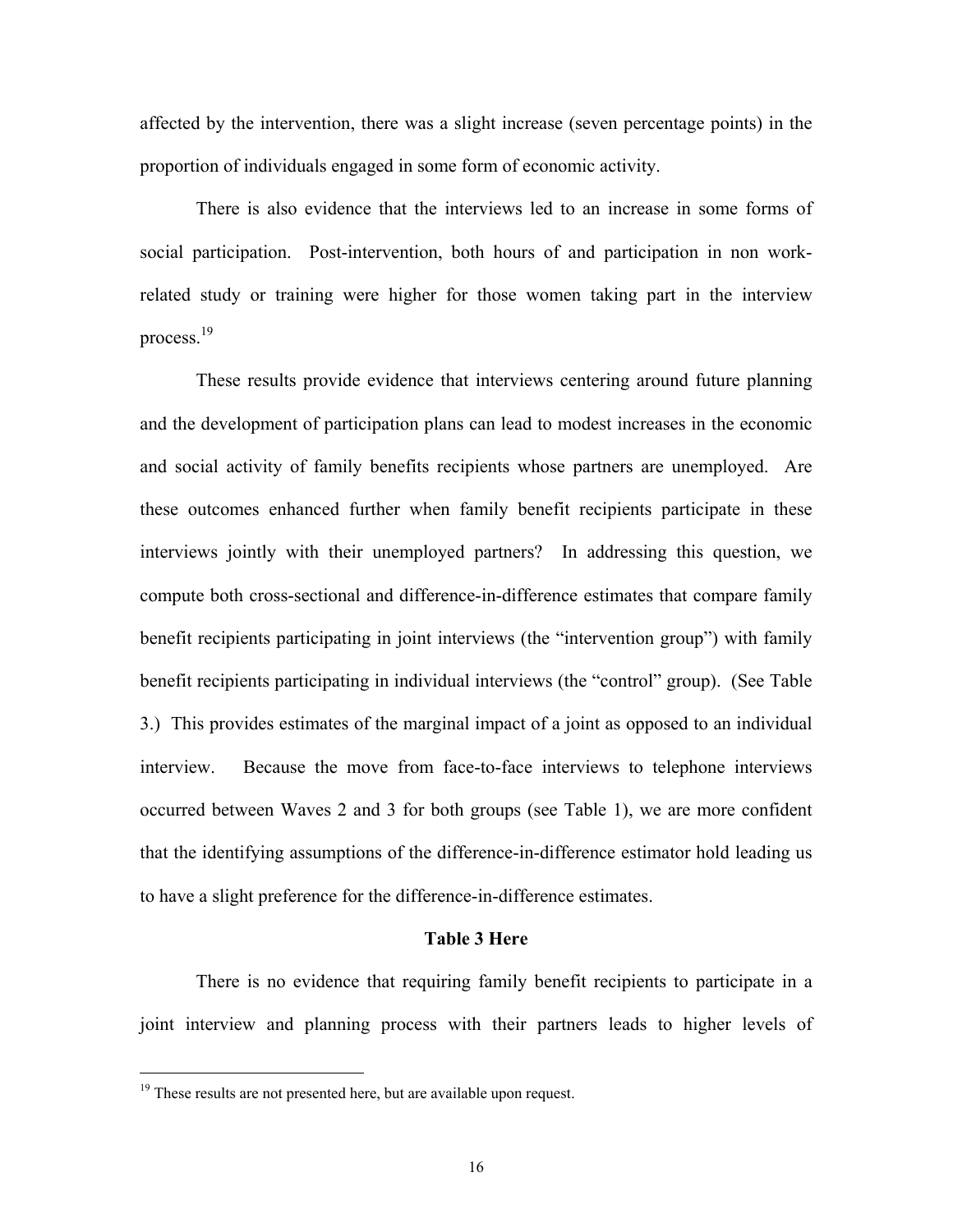economic or social activity. Hours of (and participation in) paid work, study and training (whether for work or not), and work- and non work-related volunteer work are all unaffected by the inclusion of one's partner in the interview process. In fact, difference-in-difference estimates suggest that participation in a joint–rather than single– interview resulted in a reduction in the hours that family benefit recipients spend looking for work each week. Recall that both groups are interviewed alone by phone at the third wave, but at the first wave one group was interviewed in-person with partners while the other was interviewed in-person, but alone. This estimate will therefore also reflect any differential effect on reported job search arising from interview technique.<sup>[20](#page-20-0)</sup>

#### *4.2 The Interview Process and Economic and Social Activity: Administrative Data Results*

Administrative data from the FaCS LDS allow us to assess the impact of the intervention on another set of outcome measures. These outcomes are measured in June 2001, about two months after the completion of the trial. The measures are available for both those who participated fully in the intervention and those who were assigned to it but did not participate fully.

This allows us to isolate any effects of assignment to the trial (the effect of intention to treat) from full participation (treatment on the fully treated). We consider four outcomes: movement off of income support payments; the presence of earned income; and average earned income. We use average values<sup>21</sup> over two fortnights of data (from

<span id="page-20-0"></span> $20$  There was an increase in job search activity among the unemployed partners of family benefits recipients who were part of the joint interview process compared to the partner control group.

<span id="page-20-1"></span> $^{21}$  We use average values to eliminate high frequency variation in the data. Individuals sometimes disappear from the administrative data for one fortnight, only to return the following fortnight on the same payment type. Logically, these can not be thought of as true departures from welfare receipt.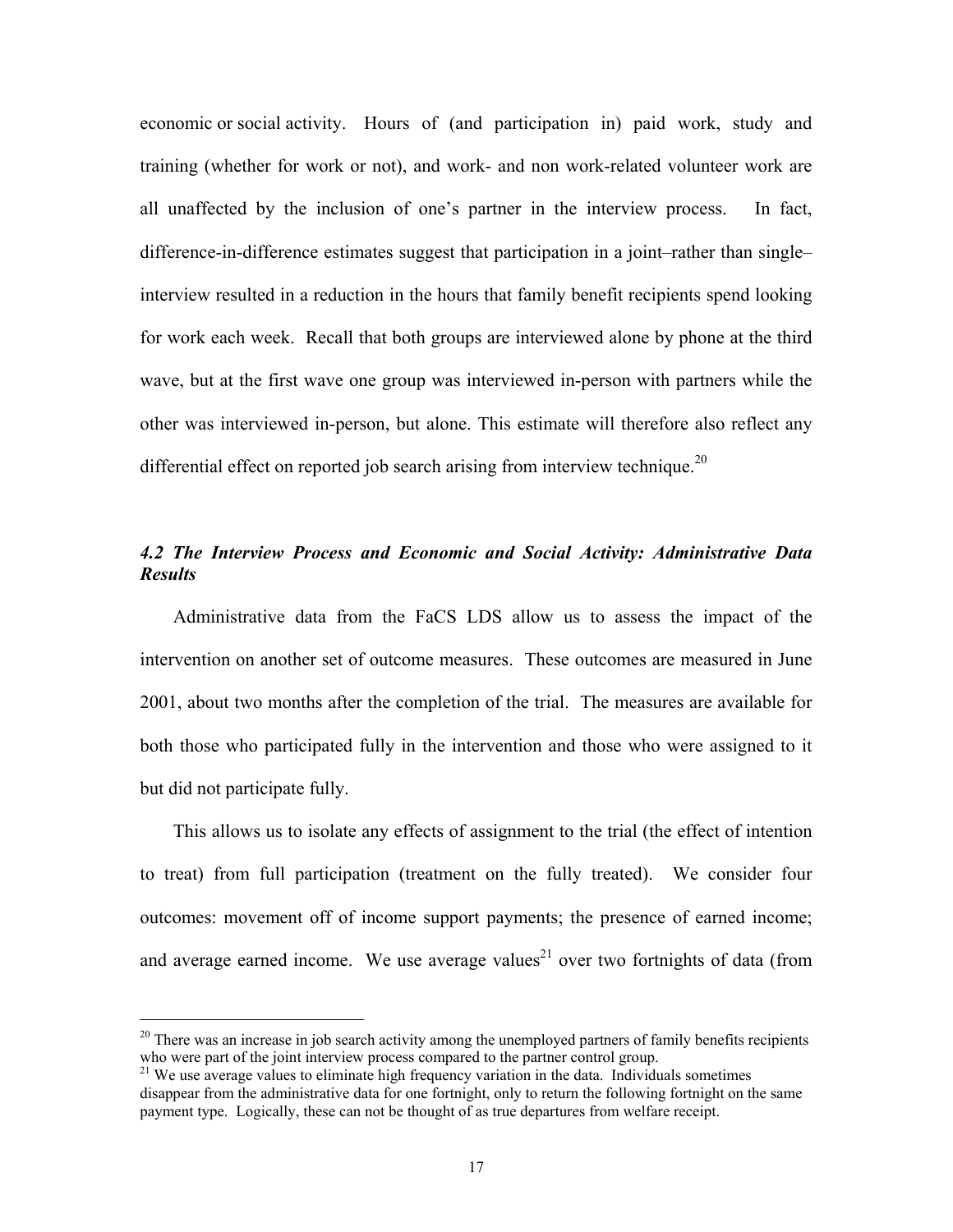17 May through 14 June 2001) to construct the outcome measures, which are reported in Table 4 for the total family benefits recipient group.

The second column of Table 4 addresses the intention to treat, comparing the outcomes of all individuals assigned to the intervention group with all those assigned to the control group. The third column compares the intervention group who participated fully in the intervention with the total (assigned) control group and the last column compares the fully participating intervention group with control group members who participated in the interviews through Wave 3.

#### **Table 4 Here**

Overall, the administrative data provide important support for one key feature of the survey results: the impact of the intervention generally was small. Nearly all (over 95 per cent) members of both intervention and control group remained on income support immediately after the conclusion of the trial.

In terms of the effect of the intervention, there are very few significant differences between the outcomes of members of the intervention group, either those assigned or participating fully, and those of the control group. (See Table 4.) Intervention group members who participated at Wave 3 may have been more likely to remain on benefits than control group members. In contrast to the survey results, members of the intervention may have been more likely to report earned income (be employed) than control group members.

In general, the effects appear to be modest. The data cover a period just after the completion of the trial. The survey results indicate that many intervention group

18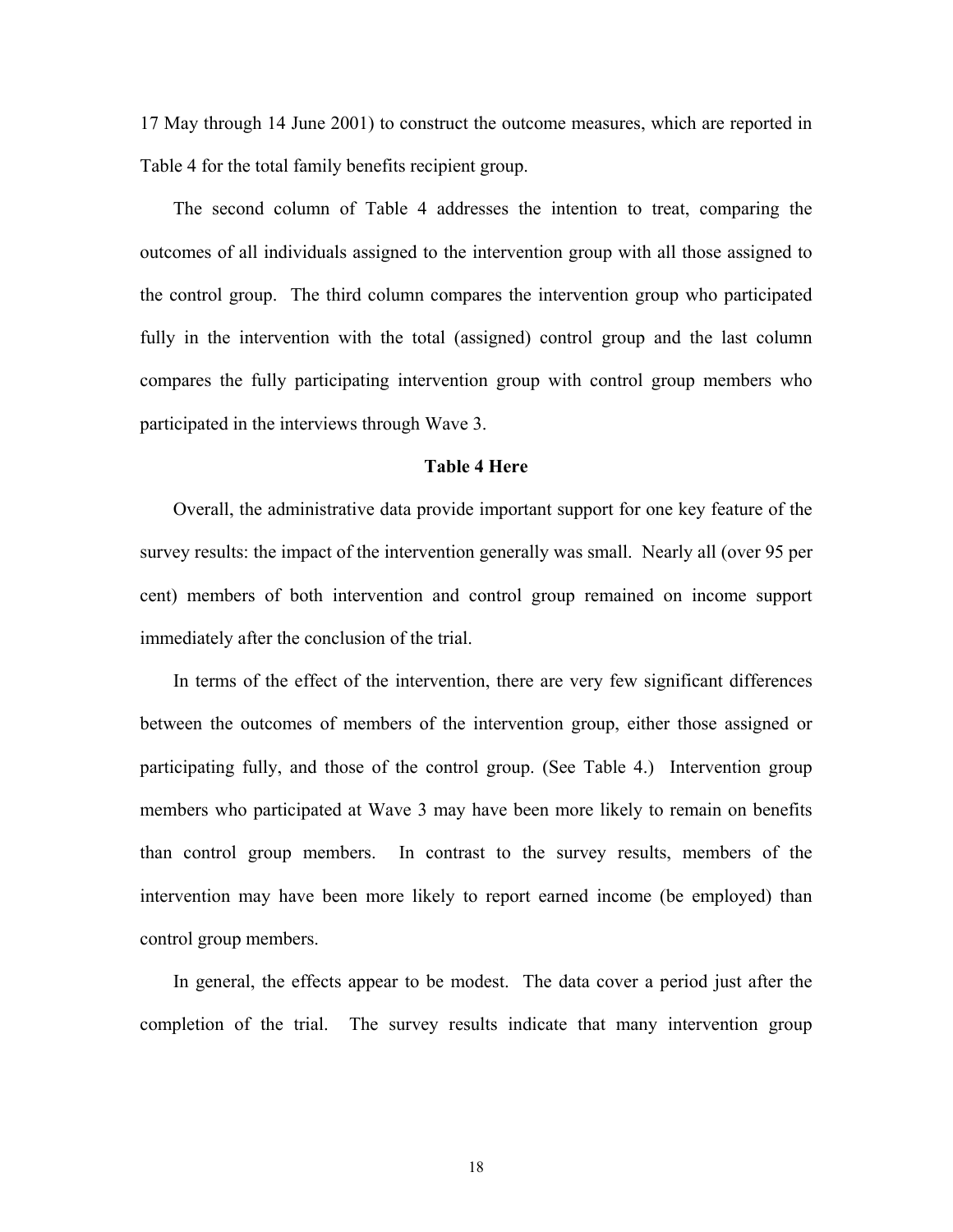participants remain engaged in job search and education and training, which may eventually provide better longer-term outcomes.

#### *4.3 Robustness of the Results*

The results contained in Tables 2 through 4 are not sensitive to alternative matching approaches. Alternative matching techniques produced estimated effects that were similar to those reported in Tables 2 through 4. These alternatives included other kernel weighting methods and the use of nearest neighbour techniques, with comparisons made between members of the intervention group and varying numbers of 'nearest neighbours' on the basis of their propensity scores. $22$ 

Similarly, where the matching procedures included use of the characteristics of the partners of family benefit recipients the impact estimates were similar to those already presented. One explanation for this outcome is that the partners' data added little new information to improve the matching procedure. After all, the partners were all unemployed, overwhelmingly male and lived in the same regions in the same types of housing as the family benefit recipients. The ages of members of the couples were also strongly correlated.

The impact of the interview process on the outcomes of the NSA partners of the family benefit recipients was also similar to those achieved by the recipients themselves. The survey data suggest that unemployed NSA partners who participated fully in the pilot worked less in a job or as a volunteer and undertook more job search than NSA partners

<span id="page-22-0"></span> $22$  These alternative estimates available upon request from the authors.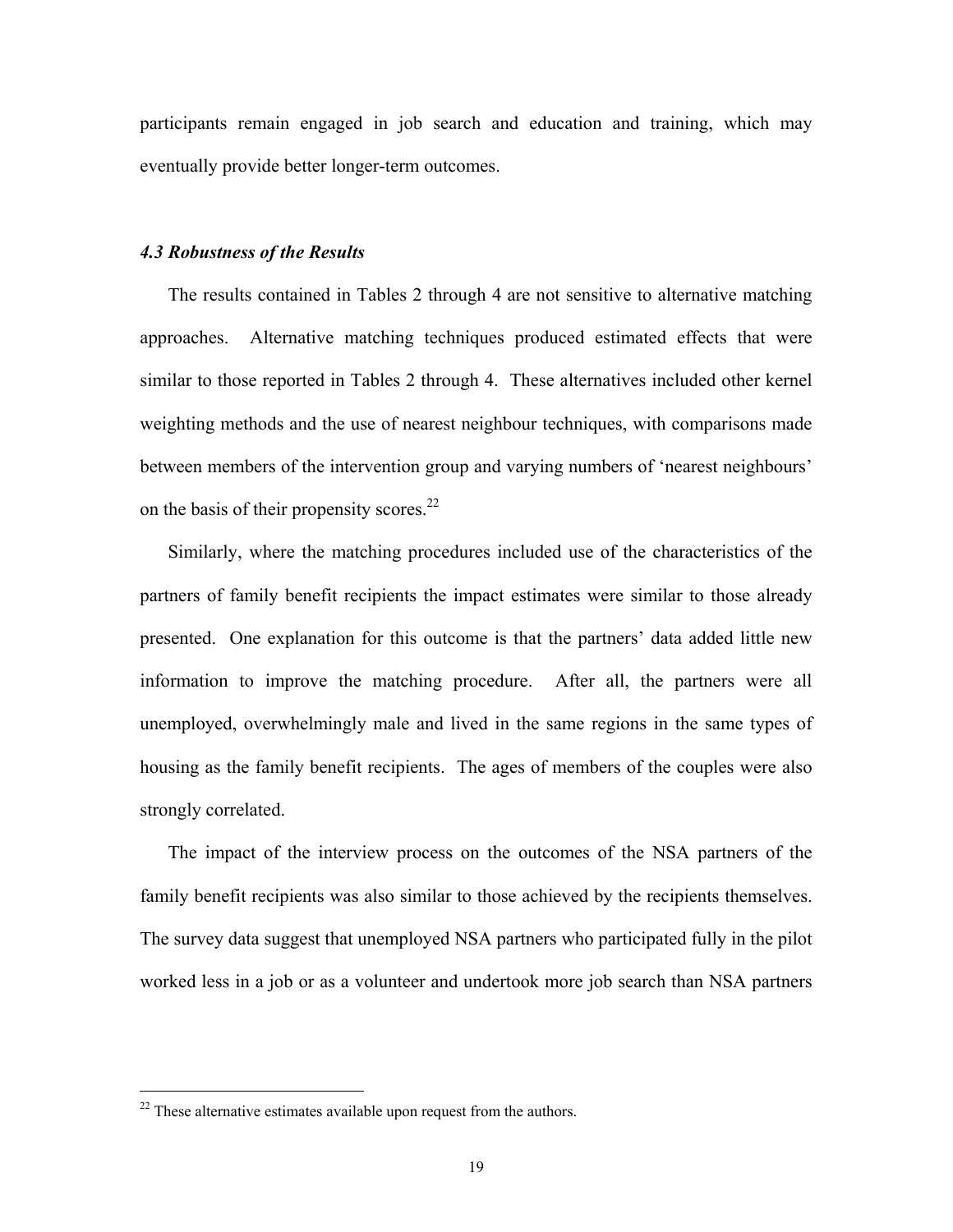who were included in the control group.<sup>23</sup> There were similarly few differences in outcomes between unemployed partners in the intervention group and those in the control group in the FaCS administrative data.

#### *4.4 Discussion*

These results provide evidence that interviews centered on future planning and the development of participation plans can lead to modest increases in economic activities by family benefits recipients and their unemployed partners. That modest interventions lead to only modest successes is perhaps not surprising given the high level of correlation within couples in terms of characteristics and unemployment outcomes. Worklessness may simply be concentrated within households that are particularly hard to help (Dorsett, 2001). The U.K.'s experience with JSA also suggests that it may take time for effects of policy interventions to materialize (Bonjour et al., 2002), and the outcomes we have measured here are rather short term.

What is more surprising is the apparent substitution between market work and other activities. Compared with the control group, the planning process and its implementation may have lowered the hours and incidence of work by members of the intervention group. This effect is observed in both the cross-sectional Wave 3 and difference-in-difference estimates reported in Table 2. What behavioural responses or features of the trial may have brought about this employment effect?

One possible explanation for the difference-in-difference result (though not the cross-sectional Wave 3 result) is that intervention group members may have overstated

<span id="page-23-0"></span><sup>&</sup>lt;sup>23</sup> The study or training and volunteer work results are based on the difference-in-differences results, not the Wave 3 comparisons for the unemployed partners. Survey and administrative data outcomes for this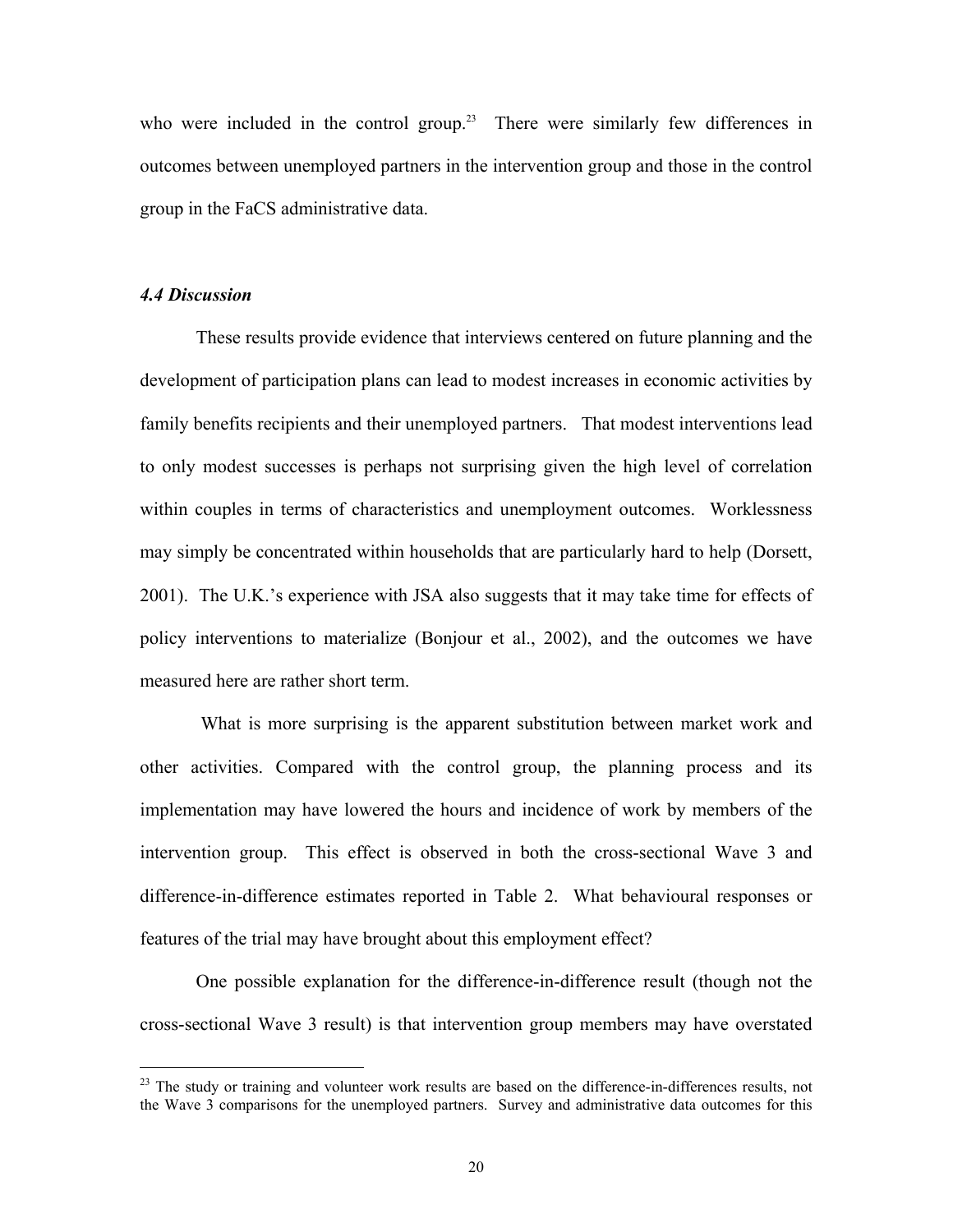their participation and hours of work in their initial face-to-face interviews with Centrelink advisors. The answers of individuals may have been more accurate in response to questions asked over the telephone by an employee of a market research company. Alternatively, both the difference-in-difference and cross-sectional results could be explained by specific family responsibilities that constrain the time that family benefit recipients can allocate to other activities. Any increase in non-work activities associated with the implementation of the participation plan may only have been possible at the expense of participation in or time spent on current employment.

The data do not support either explanation, however. Both participation in employment and average hours worked by those employed increased for members of the intervention group between the Wave 1 (face-to-face) and Wave 3 (telephone) interviews. The increases in employment and hours worked were simply greater for the control group. In fact, participation in and total hours of economic activity (see Table 2) increased for both the intervention and control groups between the interviews. These changes in economic participation are summarised in Table 5. The increase in economic activity is similar for both groups between the interviews. However, the increased activity is less employment-focused for the intervention group than the control group. This makes sense as implementation of intervention group members' participation plans extended beyond employment outcomes and involved the take-up of referrals to other government services and courses of study or training.

#### **Table 5 here**

 $\overline{\phantom{a}}$ 

group are available on request.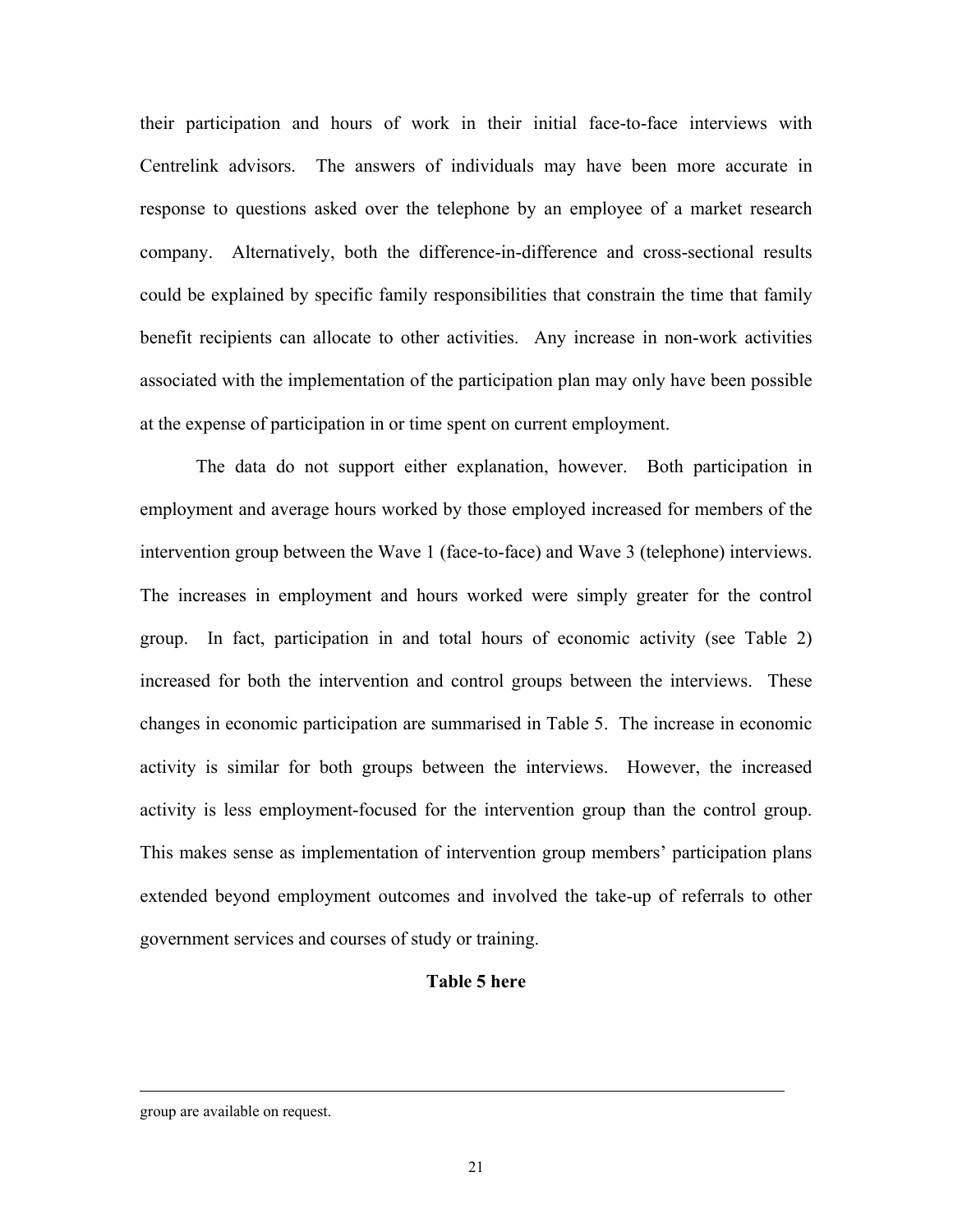Individuals' responses to Wave 3 interviews also do not suggest that they are so time constrained that they might not have been able to work if offered a job. While these families all had dependent children, the trial was restricted to those families in which the youngest child was school-aged. Furthermore, over one in four members of the intervention group engaged in voluntary work, most without specific work-related objectives. This work may serve very valuable community purposes. Nevertheless, such participation indicates there was potential flexibility among the intervention group in their allocation of time towards economic activities.

It is difficult to know why the marginal effect of a joint interview was not greater. Evaluations of Joint Claims for JSA in the U.K. suggest that individuals—particularly men—participating in an interview with their partner were more likely to feel that the interview process had been helpful (Bonjour, et al, 2002). In addition to facilitating the provision of required information, couples found joint interviews to be helpful because they allowed partners to support one another. In their evaluation Bonjour, et al (2002), however, did not attempt to measure the impact of the mode of interview on subsequent outcomes.<sup>24</sup> In this trial, however, the family payments recipients interviewed with their partners were no more likely than counterparts interviewed alone to indicate that they had found the interview quite or very helpful. $^{25}$ 

#### **5. Conclusions**

The increasing concentration of unemployment and dependence on welfare within families is a serious policy concern. Children growing up in such families are at

<span id="page-25-1"></span><span id="page-25-0"></span> $^{24}$  Unlike in our case, couples were not randomly assigned to joint versus individual interviews, suggesting that selectivity may play a role in generating the U.K. results.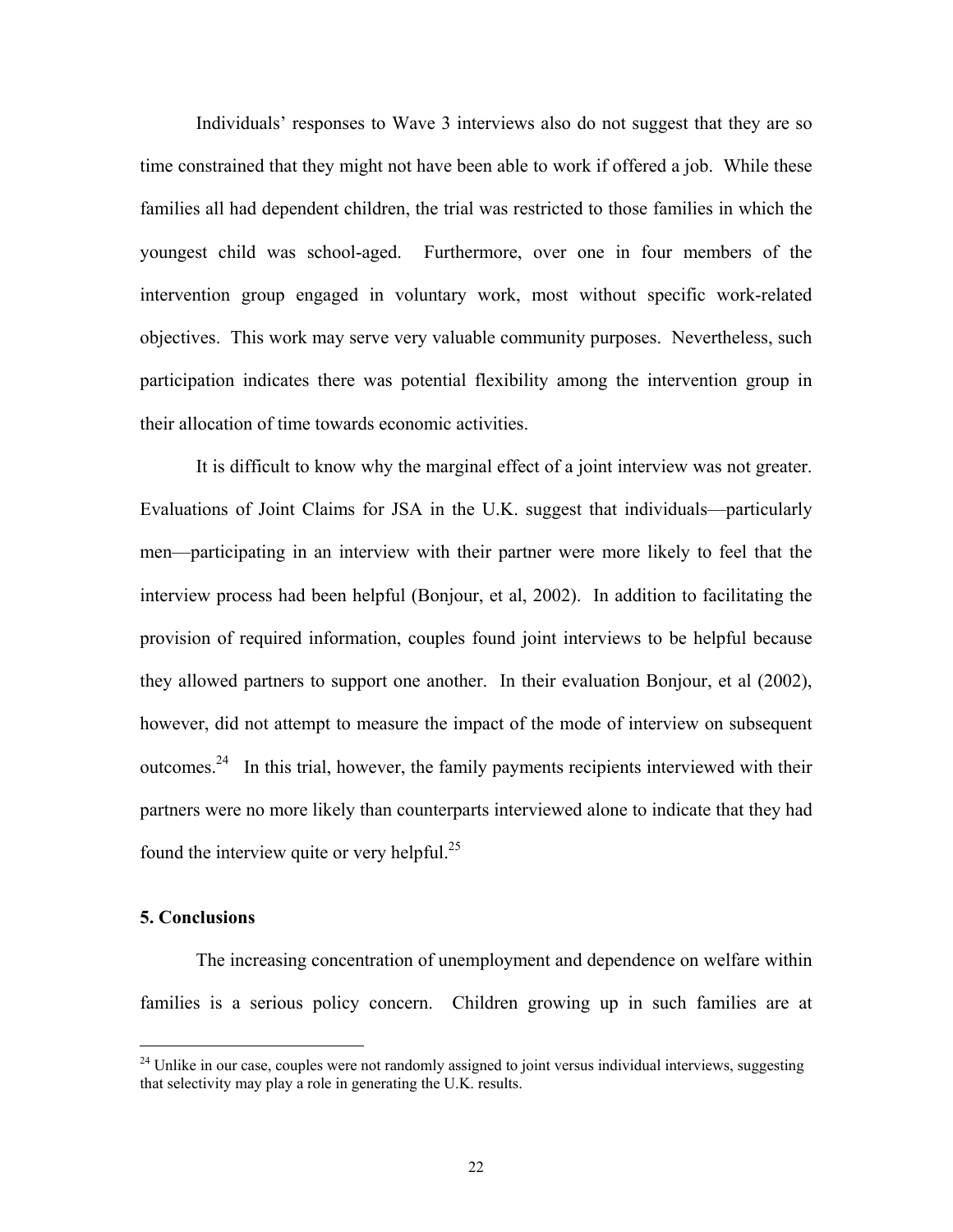particular risk of academic failure, social exclusion, and welfare dependence in adulthood.

With this in mind, the Australian Department of Family and Community Services conducted a randomized experiment to test a policy of intensive interviews with couples and individuals in workless families. The interviews resulted in the formation of individual roadmaps toward increased economic and social participation. This paper has reviewed that experiment and its outcomes.

Over the three waves of data collection associated with the trial, we find that both the control and intervention groups showed significant increases in economic activity. For control group members, this manifested itself as increased participation in paid work, while intervention group members showed significant increases in work-related study and training. Both control and intervention groups participated in three interviews in a sixmonth period—a stark contrast to the limited contact that this group would normally have with the welfare system. That both groups responded to this contact is therefore not surprising. The differential response may perhaps be explained by the formation of participation plans in the face-to-face interviews with the intervention group. For this group of individuals who are entrenched in unemployment, job counselors may help in moving people towards richer economic participation through training and study programs.

The differences we find between the control and intervention groups are fairly small. Three things mitigate against finding larger results. First, both groups increased economic participation in response to the trial. Given this, there may have been less

<sup>&</sup>lt;sup>25</sup> Family benefit recipients (who are predominately female) interviewed with their partners were significantly more likely than their (male) partners to indicate that they had found the interview helpful.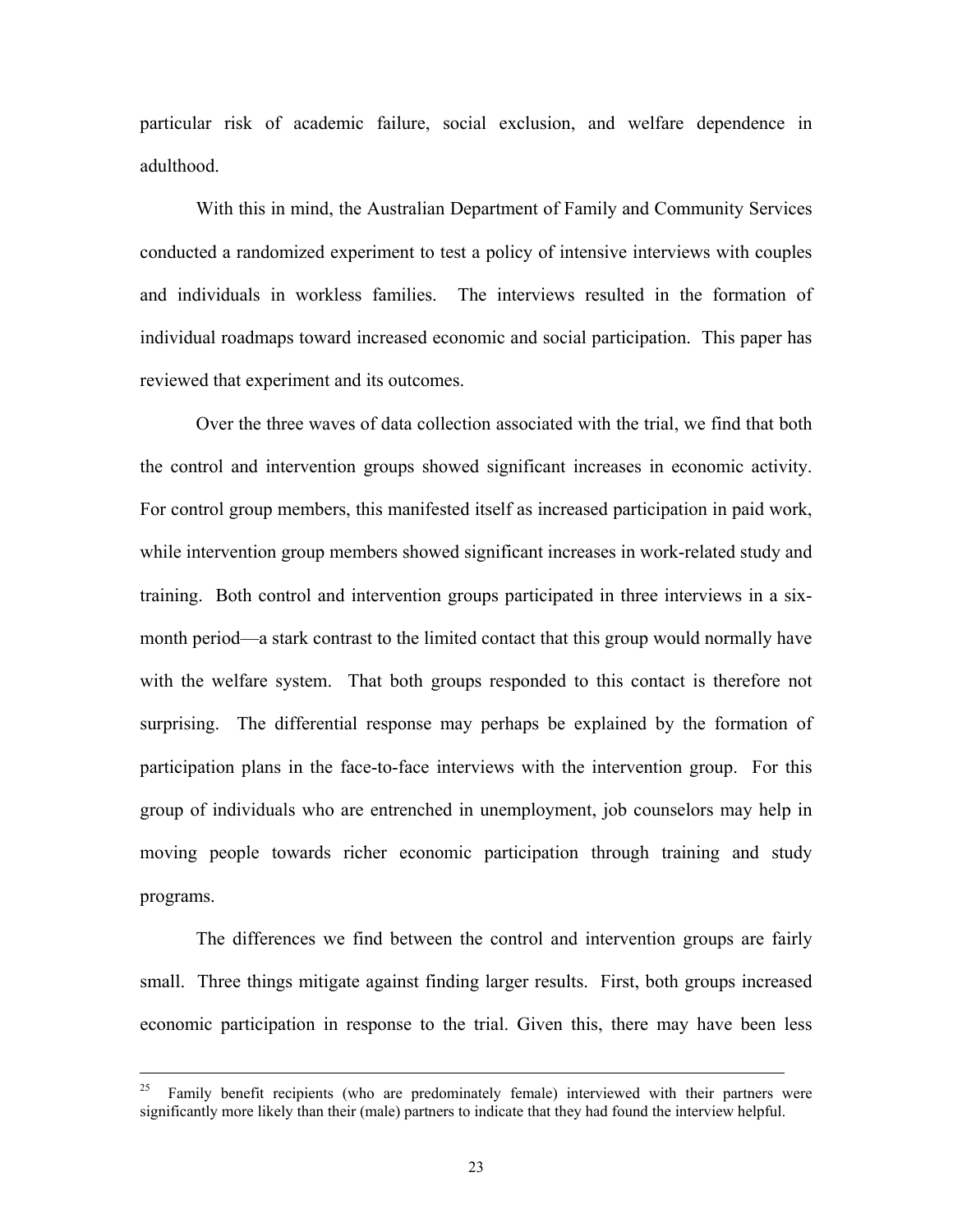potential for there to be a marginal impact of the interview process itself. Secondly, the interviews for both groups were voluntary. There was no penalty for refusing to participate in the trial or for dropping out of the trial. Thirdly, the time frame we analyze is fairly short. Future releases of administrative data may provide evidence about medium and long-term impact of the experiment.

Interestingly, we also find no differential impact on outcomes for individuals interviewed together as a couple compared to individuals interviewed alone.

This study provides further evidence that moving individuals entrenched in unemployment off welfare is a difficult task. Unemployed individuals in workless families are among the most disadvantaged of welfare recipients. Nonetheless, the small, voluntary intervention studied here was successful in increasing certain forms of economic participation. In a sense, these were 'intermediate' activities – individuals did not increase their employment levels or move off benefits, but undertook activities that might eventually contribute to such outcomes. It seems that any welfare reform process that has as its goal the reduction in workless families requires a longer-term perspective than the time frame examined here. The resources required by a successful program are also likely to be greater than those expended in this intervention.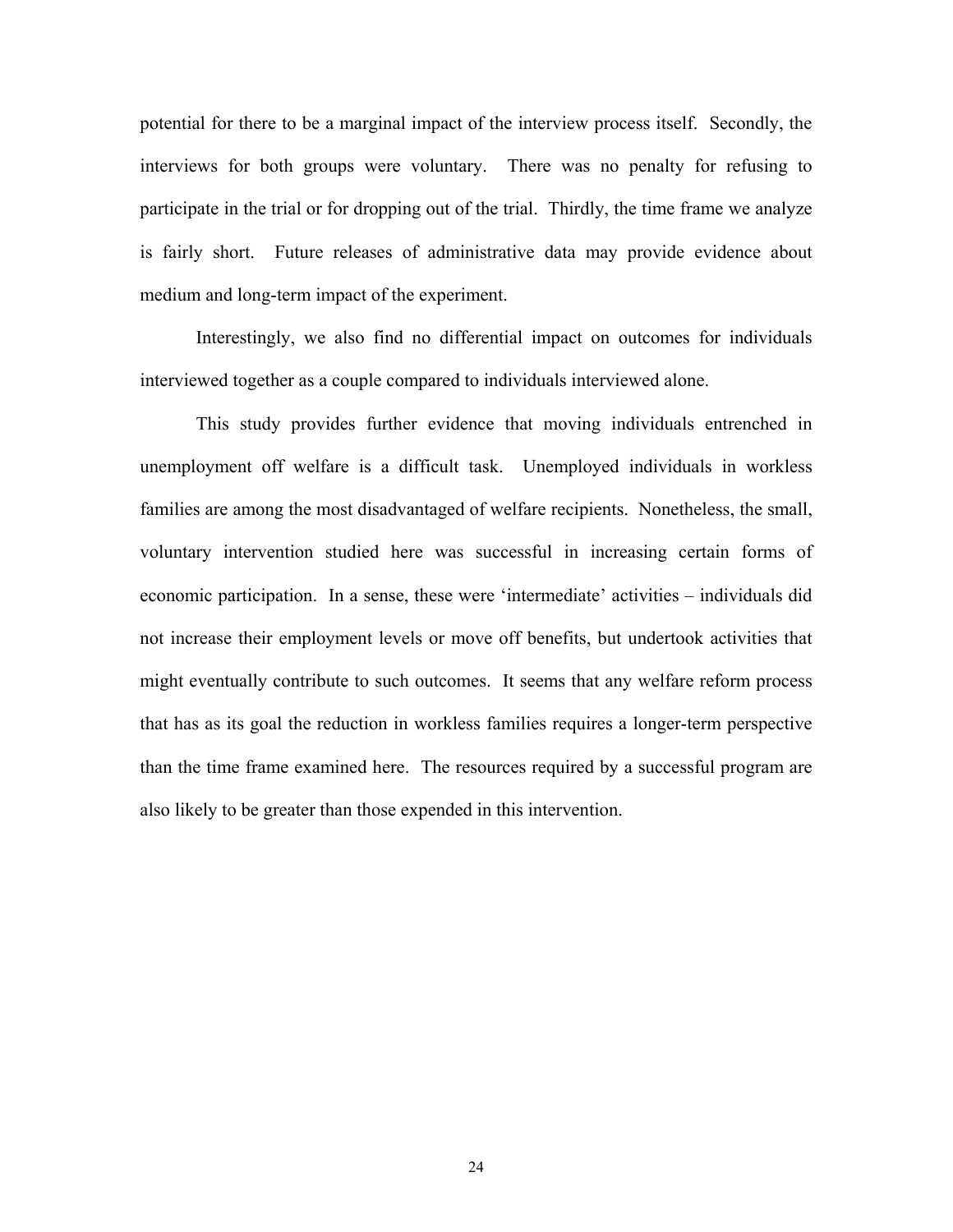#### **References**

- Barnow, Burt S. 2000. "Exploring the Relationship between Performance Management and Program Impact: A Case Study of the Job Training Partnership Act", Journal of Policy Analysis and Management, 19(1), pp. 118 – 141.
- Bonjour, Dorthe, Richard Dorsett, and Genevieve Knight, 2001. *Joint Claims for JSA Quantitative Survey Stage 1 – Potential Claimants,* August 2001, Policies Studies Institute.
- Bonjour, Dorthe, Richard Dorsett, Genevieve Knight, and Steve Lissenburgh, 2002. *Joint Claims for JSA – Qualitative Evaluation of Labour Market Effects*, July 2002, Policies Studies Institute.
- Breunig, Robert, Deborah A. Cobb-Clark, Yvonne Dunlop, Marion Terrill, 2003. "Assisting the Long-Term Unemployed: Results from a Randomized Trial", *Economic Record,* Vol. 79, pp. 84 - 102.
- Dilnot, Andrew and Michael Kell, 1987. "Male Unemployment and Women's Work", *Institute of Fiscal Studies,* Vol. 8, pp. 1 – 16.
- Davies, Richard B., Peter Elias, and Roger Penn, 1992. "The Relationship Between a Husband's Unemployment and his Wife's Participation in the Labour Force", Oxford Bulletin of Economics and Statistics, Vol. 54(2), pp. 145 – 171.
- Dawkins, Peter, Paul Gregg and Rosanna Scutella, 2002a. "The Growth of Jobless Households in Australia", *Australian Economic Review*, Vol. 35(2), pp. 133-145.
- Dawkins, Peter, Paul Gregg and Rosanna Scutella, 2002b. "Employment Polarisation in Australia", Melbourne Institute Working Paper No. 9/02.
- Dorsett, Richard, 2001. *Workless Couples: Characteristics and Labour Market Transitions*, June 2001, Policies Studies Institute.
- Gregg, Paul and Jonathon Wadsworth, 1996. "More Work in Fewer Households", in *New Inequalities: The Changing Distribution of Income and Wealth in the United Kingdom*, (John Hills, editor), Cambridge University Press, pp. 181 – 207.
- Gregg, Paul and Jonathon Wadsworth, 1998. "It Takes Two: Employment Polarization in the OECD", Centre for Economic Performance Discussion Paper No. 304.
- Gregg, Paul and Jonathon Wadsworth, 2000. "Two Sides to Every Story. Measuring Worklessness and Polarisation at Household Level", Centre for Economic Performance Working Paper No. 1099, December 2000.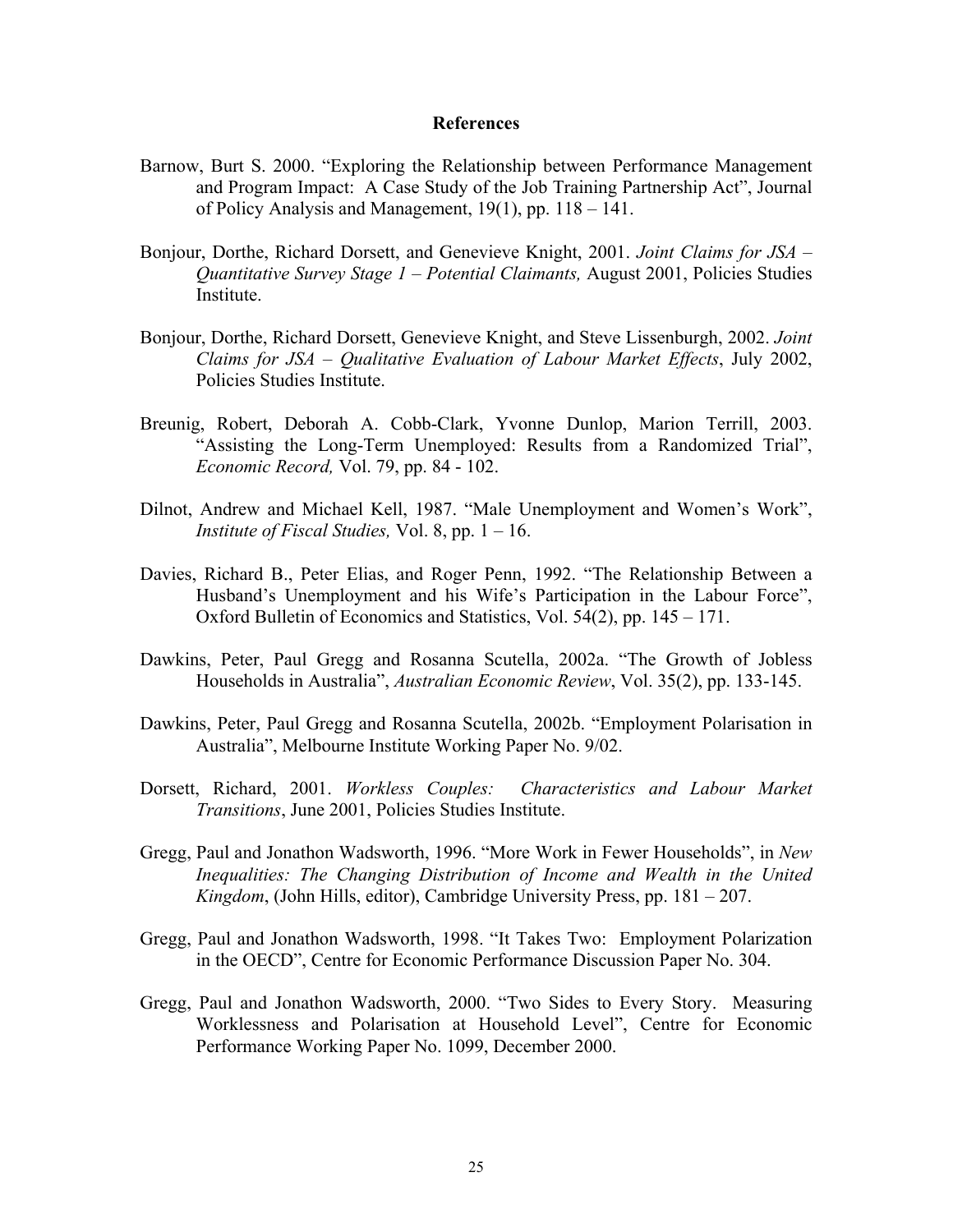- Gregory, Robert, 1999. "Children and the Changing Labour Market: Joblessness in Families with Dependent Children", Australian National University, Centre for Economic Policy Research Discussion Paper No. 406.
- Haveman, Robert and Barbara Wolfe, 1995. "The Determinants of Children's Attainments: A Review of Methods and Findings", *Journal of Economic Literature*, Vol. 33(4), December, pp. 1829-1878.
- Haveman, Robert, Gary Sandelfur, Barbara Wolfe, and Andrea Voyer, 2001. "Inequality of Family and Community Characteristics in Relation to Children's Attainments: A Review of Trends in Levels and Inequality in Characteristics and Attainments and Estimated Relationships between Them", University of Wisconsin, unpublished working paper.
- Heckman, James J., Hidehiko Ichimura, and Petra E. Todd, 1997. "Matching as an Econometric Evaluation Estimator: Evidence from Evaluating a Job Training Programme." *Review of Economic Studies,* 64, pp. 605 – 654.
- Heckman, J., R. LaLonde and J. Smith, 1999, The Economics and Econometrics of Active Labor Market Programs, in *Handbook of Labor Economics*, Volume III, eds. Orley Ashenfelter and David Card. Amsterdam: North-Holland.
- Heckman, James J., Jeffrey A. Smith and Chris Taber, 1998. Accounting for Dropouts in Evaluations of Social Programs. Review of Economics and Statistics, 80(1):1-14.
- Israel, Mark and Michael Seeborg, 1998. "The Impact of Youth Characteristics and Experiences on Transitions Out of Poverty", *Journal of Socio-Economics*, Vol. 27 (6), pp. 753-776.
- McClure, P., 2000. Participation Support for a More Equitable Society, Final Report of the Reference Group on Welfare Reform. Canberra, Australia: Department of Family and Community Services.
- McCoull, F. and Jocelyn Pech, 2000. "Trans-generational income support dependence in Australia: early evidence" in P Saunders (ed) *Reforming the Australian welfare state*, Australian Institute of Family Studies, Melbourne, pp. 91-111.
- Miller, Paul, 1997. "The Burden of Unemployment on Family Units: An Overview", *Australian Economic Review*, Vol. 30(1), pp. 16 – 30.
- Organization for Economic Co-Operation and Development (OECD), 1998. *OECD Employment Outlook*, OECD, Paris.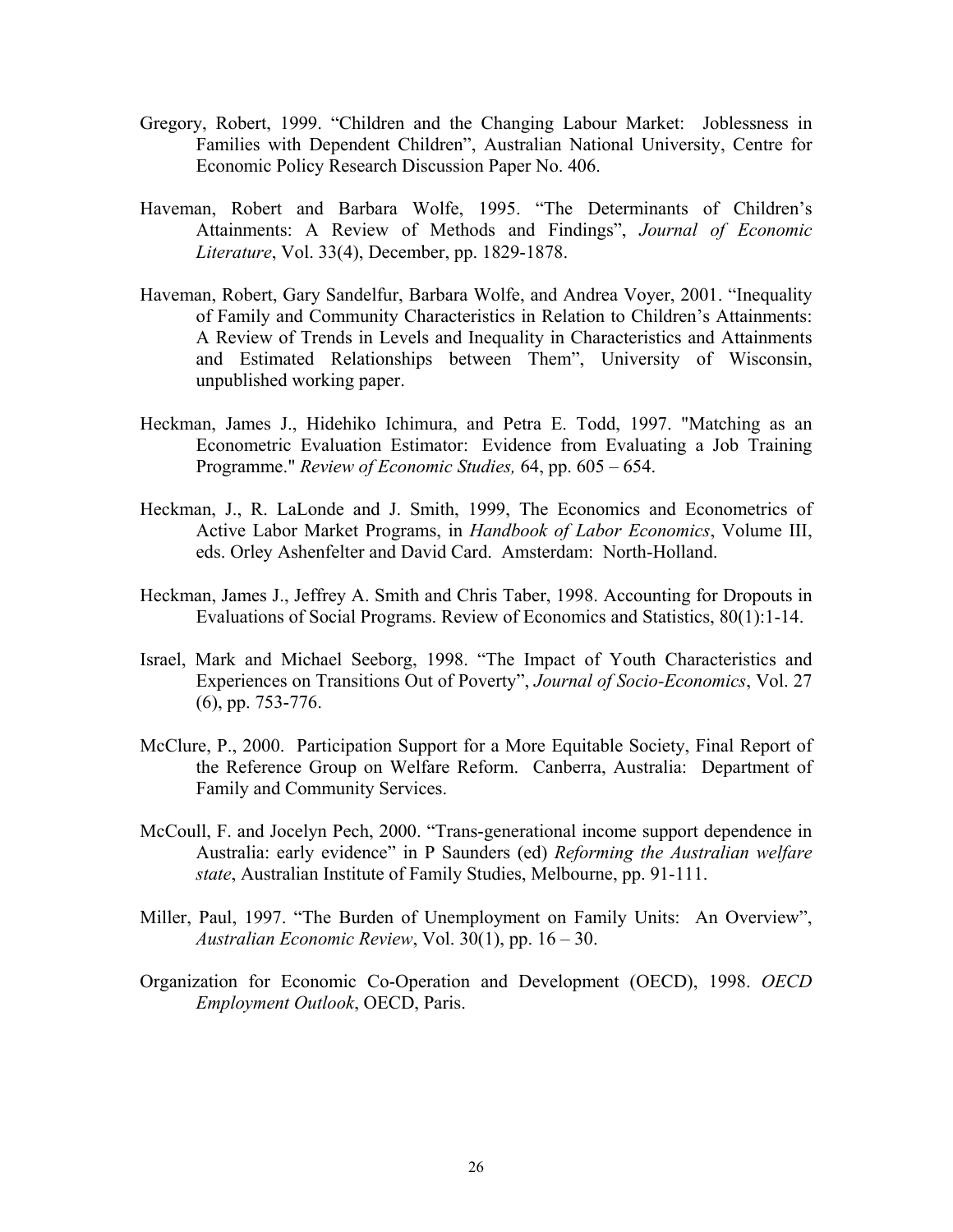## **Table 1**

|                       | <b>Intervention</b> |                         | Control |
|-----------------------|---------------------|-------------------------|---------|
|                       |                     | Interviewed Interviewed |         |
|                       | with                | without                 |         |
|                       | partners            | partners                |         |
| Letters sent          | 1380                | 991                     | 1413    |
| Interviewed in Wave 1 | 983                 | 715                     | 396     |
| Interviewed in Wave 2 | 430                 | 652                     | 315     |
| Interviewed in Wave 3 | 147                 | 309                     | 244     |
|                       |                     |                         |         |

# **Sample sizes at the various interviews, etc.**

Data gathered in face-to-face interview Data gathered in phone interview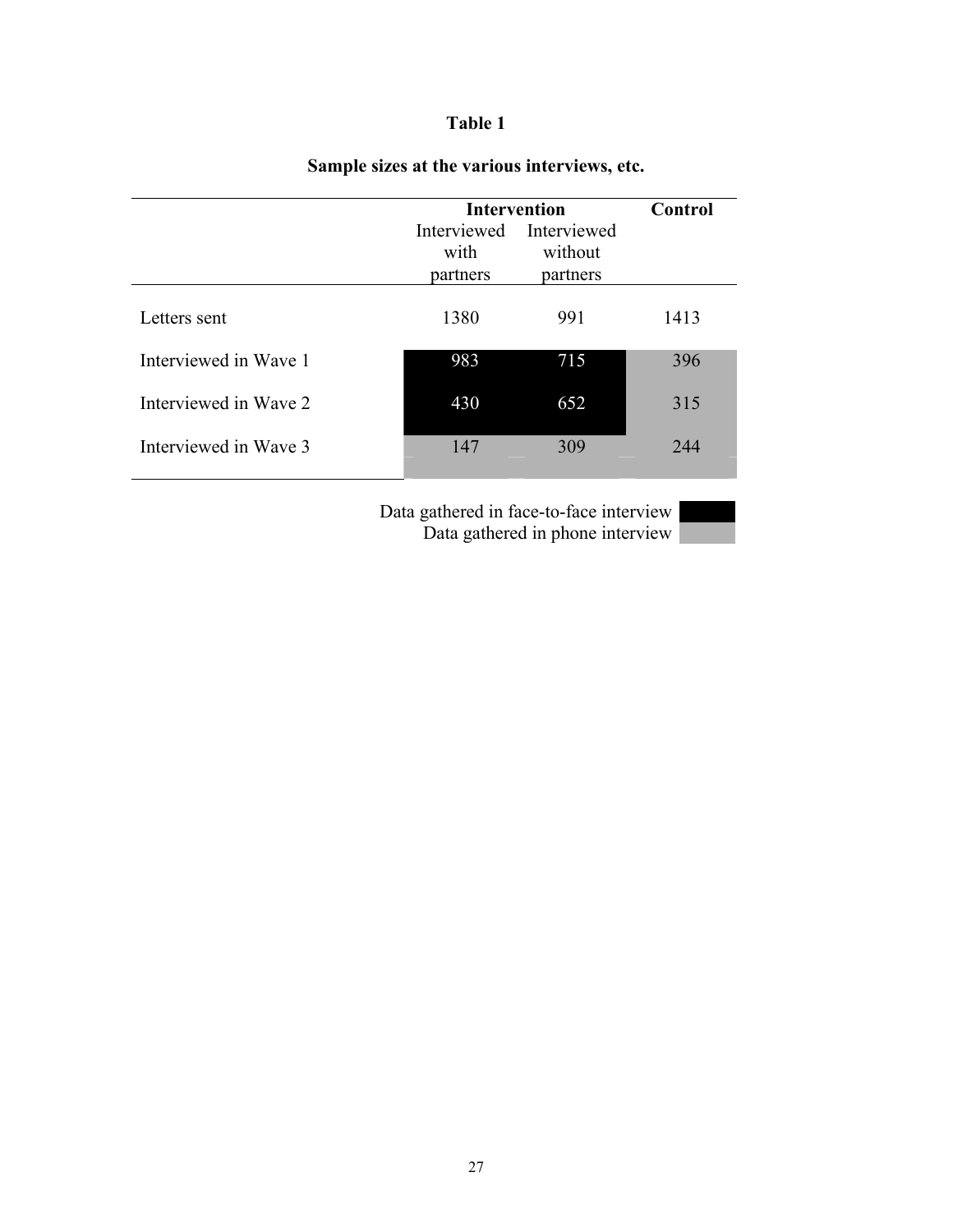|                           |                                              | <b>Economic Participation Measures</b> |                                                |                                                         |  |
|---------------------------|----------------------------------------------|----------------------------------------|------------------------------------------------|---------------------------------------------------------|--|
|                           | Wave 3                                       | Difference in<br><b>Difference</b>     | Wave 3                                         | Difference in<br><b>Difference</b>                      |  |
|                           |                                              | <b>Average Weekly Hours</b>            |                                                | <b>Proportion Working</b>                               |  |
| <b>Intervention Group</b> | 1.56                                         | 0.49                                   | 0.11                                           | 0.04                                                    |  |
| Control Group             | 3.30                                         | 2.24                                   | 0.17                                           | 010                                                     |  |
| <b>Impact Estimate</b>    | $-1.73**$                                    | $-1.75$ ***                            | $-0.06*$                                       | $-0.07**$                                               |  |
| <b>Standard Error</b>     | (0.71)                                       | (0.66)                                 | (0.03)                                         | (0.03)                                                  |  |
|                           |                                              | <b>Hours Study or Training (Work)</b>  |                                                | <b>Proportion Studying or</b><br><b>Training (Work)</b> |  |
| <b>Intervention Group</b> | 2.22                                         | 2.05                                   | 0.11                                           | 0.10                                                    |  |
| Control Group             | 0.92                                         | $-0.36$                                | 0.06                                           | 0.00                                                    |  |
| <b>Impact Estimate</b>    | $1.30***$                                    | $2.41$ ***                             | $0.05**$                                       | $0.10***$                                               |  |
| <b>Standard Error</b>     | (0.47)                                       | (0.50)                                 | (0.02)                                         | (0.02)                                                  |  |
|                           | <b>Hours of Voluntary Work</b><br>(Work)     |                                        | <b>Proportion Volunteering</b><br>(Work)       |                                                         |  |
| <b>Intervention Group</b> | 0.22                                         | $-0.11$                                | 0.05                                           | 0.01                                                    |  |
| Control Group             | 0.24                                         | 0.15                                   | 0.01                                           | $-0.01$                                                 |  |
| <b>Impact Estimate</b>    | $-0.02$                                      | $-0.26$                                | $0.03$ **                                      | 0.02                                                    |  |
| <b>Standard Error</b>     | (0.18)                                       | (0.21)                                 | (0.01)                                         | (0.02)                                                  |  |
|                           |                                              | <b>Hours Looking for Work</b>          | <b>Proportion Looking for Work</b>             |                                                         |  |
| <b>Intervention Group</b> | 2.38                                         | 0.29                                   | 0.35                                           | 0.02                                                    |  |
| Control Group             | 1.35                                         | $-0.31$                                | 0.27                                           | 0.03                                                    |  |
| <b>Impact Estimate</b>    | $1.03$ ***                                   | 0.60                                   | $0.08**$                                       | $-0.01$                                                 |  |
| <b>Standard Error</b>     | (0.38)                                       | (0.56)                                 | (0.04)                                         | (0.04)                                                  |  |
|                           | <b>Total Hours Economic</b><br>Participation |                                        | <b>Proportion in Economic</b><br>Participation |                                                         |  |
| <b>Intervention Group</b> | 6.46                                         | 2.87                                   | 0.48                                           | 0.11                                                    |  |
| Control Group             | 5.78                                         | 1.77                                   | 0.41                                           | 0.10                                                    |  |
| <b>Impact Estimate</b>    | 0.68                                         | 1.10                                   | $0.07*$                                        | 0.00                                                    |  |
| <b>Standard Error</b>     | (0.98)                                       | (0.97)                                 | (0.04)                                         | (0.04)                                                  |  |

**Table 2: Economic Participation for PPP Recipients: Intervention versus Control Group (Cross-Sectional and Difference-in-Difference Propensity Score Matching Impact Estimates)** 

Notes: 1. Bandwidth for kernel match is 0.027. Standard errors are bootstrapped.

2. \*\*\* significant 1 percent; \*\* significant 5 percent; \* significant 10 percent.

3. Sample sizes vary due to missing data for some questions and range between 236 – 244 (control) and 438 – 457 (intervention). For this reason, the total hours estimates are not the sum of the individual elements. Total participation is also not the sum of the individual elements because individuals may participate in more than one activity.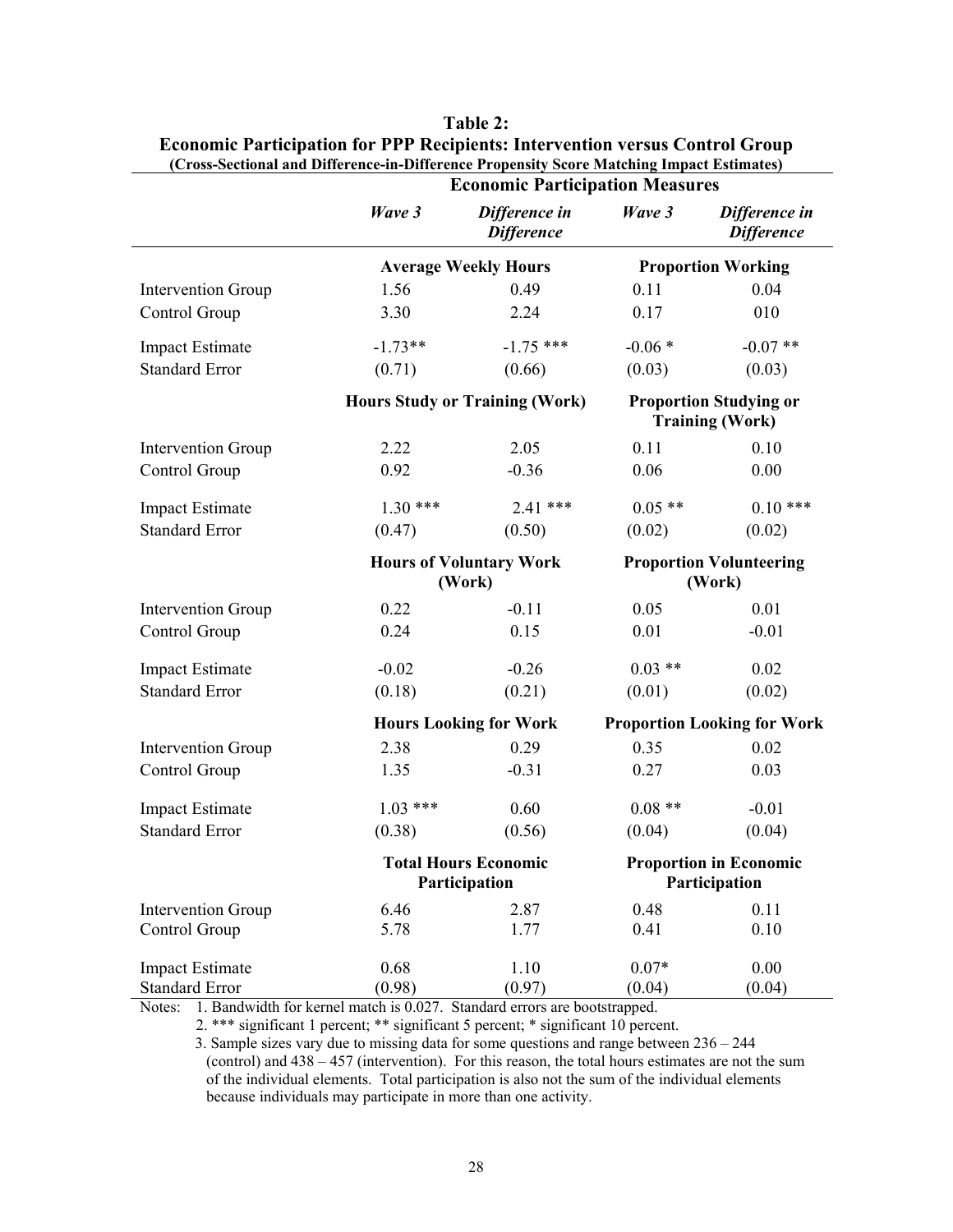|                                  | Wave 3                         | Difference in<br><b>Difference</b> | Wave 3                                           | Difference in<br><b>Difference</b> |
|----------------------------------|--------------------------------|------------------------------------|--------------------------------------------------|------------------------------------|
|                                  |                                | <b>Average Weekly Hours</b>        |                                                  | <b>Proportion Working</b>          |
| Interview with Partner           | 1.27                           | 0.72                               | 0.09                                             | 0.03                               |
| <b>Interview without Partner</b> | 1.71                           | 0.36                               | 0.13                                             | 0.04                               |
| <b>Impact Estimate</b>           | $-0.44$                        | 0.37                               | $-0.04$                                          | $-0.01$                            |
| <b>Standard Error</b>            | (0.71)                         | (0.58)                             | (0.03)                                           | (0.03)                             |
|                                  | <b>Hours Study or Training</b> |                                    | <b>Proportion Studying or</b><br><b>Training</b> |                                    |
| Interview with Partner           | 1.66                           | 1.60                               | 0.08                                             | 0.07                               |
| <b>Interview without Partner</b> | 2.39                           | 2.22                               | 0.11                                             | 0.11                               |
| <b>Impact Estimate</b>           | $-0.73$                        | $-0.62$                            | $-0.03$                                          | $-0.04$                            |
| <b>Standard Error</b>            | (0.77)                         | (0.76)                             | (0.03)                                           | (0.03)                             |
|                                  |                                | <b>Hours of Voluntary Work</b>     |                                                  | <b>Proportion Volunteering</b>     |
| Interview with Partner           | 0.23                           | $-0.24$                            | 0.07                                             | 0.03                               |
| <b>Interview without Partner</b> | 0.24                           | $-0.03$                            | 0.04                                             | 0.01                               |
| <b>Impact Estimate</b>           | $-0.01$                        | $-0.21$                            | 0.03                                             | 0.02                               |
| <b>Standard Error</b>            | (0.13)                         | (0.34)                             | (0.03)                                           | (0.03)                             |
|                                  |                                | <b>Hours Looking for Work</b>      | <b>Proportion Looking for Work</b>               |                                    |
| Interview with Partner           | 2.74                           | $-1.16$                            | 0.38                                             | $-0.03$                            |
| <b>Interview without Partner</b> | 2.30                           | 0.92                               | 0.34                                             | 0.03                               |
| <b>Impact Estimate</b>           | 0.44                           | $-2.07**$                          | 0.04                                             | $-0.06$                            |
| <b>Standard Error</b>            | (0.73)                         | (1.00)                             | (0.06)                                           | (0.06)                             |
|                                  | <b>Total Hours</b>             |                                    | <b>Proportion Participating</b>                  |                                    |
| Interview with Partner           | 6.00                           | 0.94                               | 0.47                                             | 0.03                               |
| Interview without Partner        | 6.68                           | 3.61                               | 0.48                                             | 0.14                               |
| <b>Impact Estimate</b>           | $-0.69$                        | $-2.68*$                           | $-0.01$                                          | $-0.11*$                           |
| <b>Standard Error</b>            | (1.33)                         | (1.47)                             | (0.06)                                           | (0.06)                             |

#### **Table 3: Economic Participation for PPP Recipients Interviewed with and without Partners (Cross-Sectional and Difference-in-Difference Propensity Score Matching Impact Estimates) Economic Participation Measures**

Notes:

1. Bandwidth for kernel match is 0.027. Standard errors are bootstrapped.

2. \*\*\*significant at 1 percent level; \*\*significant at 5 percent; \*significant at 10 percent.

3. Sample sizes vary due to missing data for some questions and range 127 – 136 (partner interviewed) and 297 – 307 (partner not interviewed). For this reason, the total hours estimates are not the sum of the individual elements. Total participation is also not the sum of the individual elements because individuals may participate in more than one activity.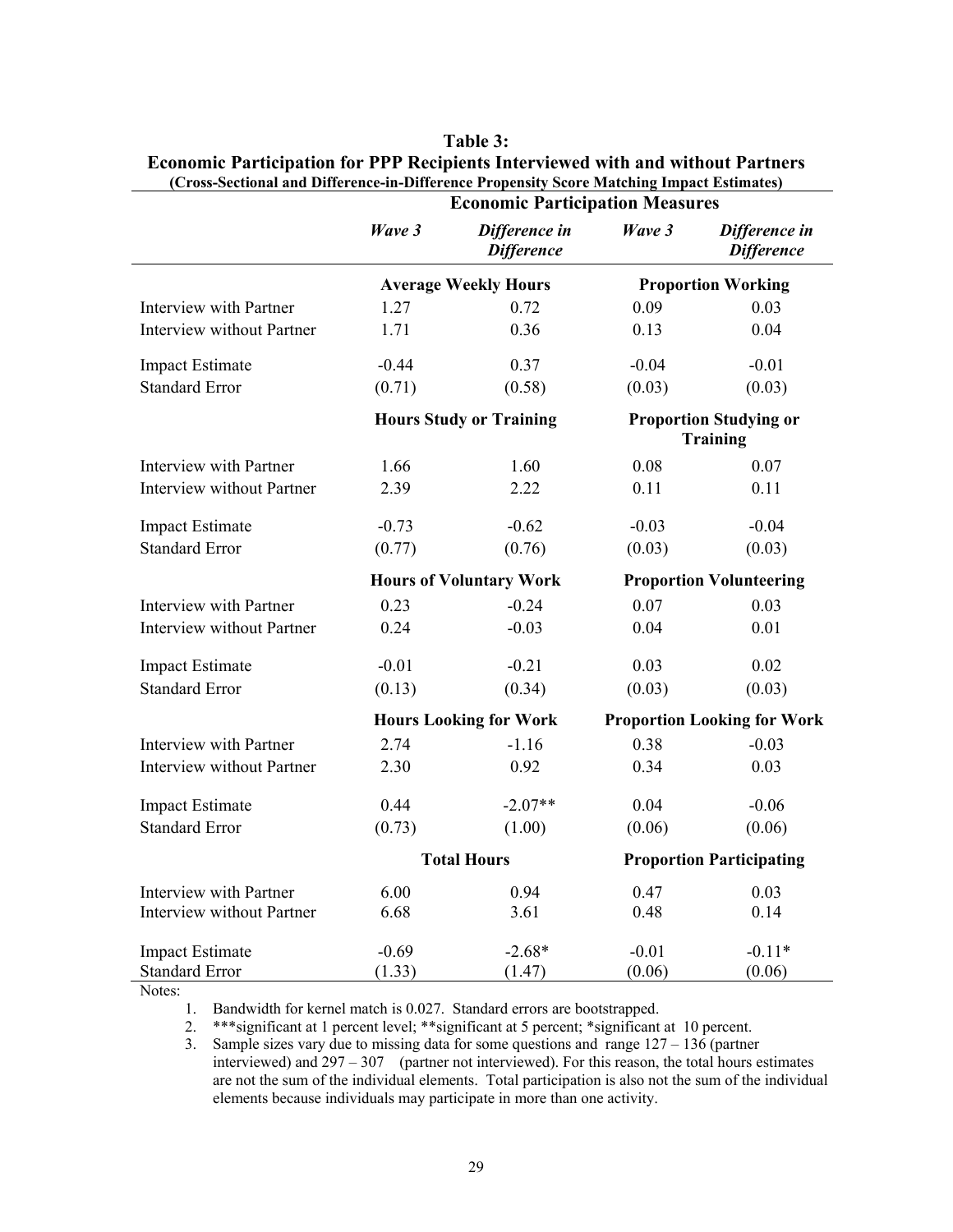| <b>Administrative Data Measures</b>                |            |                                 |                 |                           |  |  |
|----------------------------------------------------|------------|---------------------------------|-----------------|---------------------------|--|--|
|                                                    |            | All individuals assigned to     |                 | Wave 3 intervention group |  |  |
|                                                    |            | intervention and control groups |                 | participants compared to: |  |  |
|                                                    | Randomized | Matched                         | All individuals | Wave 3 control            |  |  |
|                                                    | Experiment | estimate                        | assigned to the | group                     |  |  |
|                                                    | Estimator  |                                 | control group   | participants              |  |  |
| On payments June 2001 (%)                          |            |                                 |                 |                           |  |  |
| Intervention                                       | 0.965      | 0.965                           | 0.991           | 0.991                     |  |  |
| Control                                            | 0.965      | 0.965                           | 0.967           | 0.971                     |  |  |
| Impact estimate                                    | 0.000      | 0.000                           | $0.024***$      | $0.020*$                  |  |  |
| Standard error                                     | (0.006)    | (0.008)                         | (0.007)         | (0.011)                   |  |  |
| Has earnings June 2001 $(\% )$                     |            |                                 |                 |                           |  |  |
| Intervention                                       | 0.047      | 0.047                           | 0.059           | 0.059                     |  |  |
| Control                                            | 0.027      | 0.031                           | 0.030           | 0.035                     |  |  |
| Impact estimate                                    | $0.020***$ | 0.016                           | $0.029**$       | 0.024                     |  |  |
| Standard error                                     | (0.007)    | (0.013)                         | (0.013)         | (0.017)                   |  |  |
| Average earnings June 2001 (\$)                    |            |                                 |                 |                           |  |  |
| Intervention                                       | 11.8       | 11.8                            | 15.9            | 15.9                      |  |  |
| Control                                            | 7.9        | 9.5                             | 8.9             | 12.0                      |  |  |
| Impact estimate                                    | $3.9*$     | 2.3                             | 6.9             | 3.8                       |  |  |
| Standard error                                     | (2.3)      | (5.5)                           | (5.5)           | (7.2)                     |  |  |
| Average earnings June 2001 given had earnings (\$) |            |                                 |                 |                           |  |  |
| Intervention                                       | 251.3      | 252.1                           | 278.4           | 284.1                     |  |  |
| Control                                            | 294.8      | 290.6                           | 304.9           | 403.0                     |  |  |
| Impact estimate                                    | $-43.5$    | $-38.5$                         | $-26.4$         | $-118.9$                  |  |  |
| Standard error                                     | (48.0)     | (95.4)                          | (153.8)         | (153.8)                   |  |  |

| Table 4:                                                                            |  |  |
|-------------------------------------------------------------------------------------|--|--|
| <b>Economic Participation for PPP Recipients: Intervention versus Control Group</b> |  |  |
| <b>Administrative Data Measures</b>                                                 |  |  |

Notes:

1. Bandwidth for kernel match for column two is 0.019; for columns three and four it is 0.027. Standard errors are bootstrapped for columns two to four.

2. \*\*\*significant at 1 percent level; \*\*significant at 5 percent; \*significant at 10 percent.

3. Sample sizes: for column two, 2346 intervention group members, 1413 controls; for column three, 457 intervention group members, 1413 controls; for column four, 457 intervention group members, 244 controls.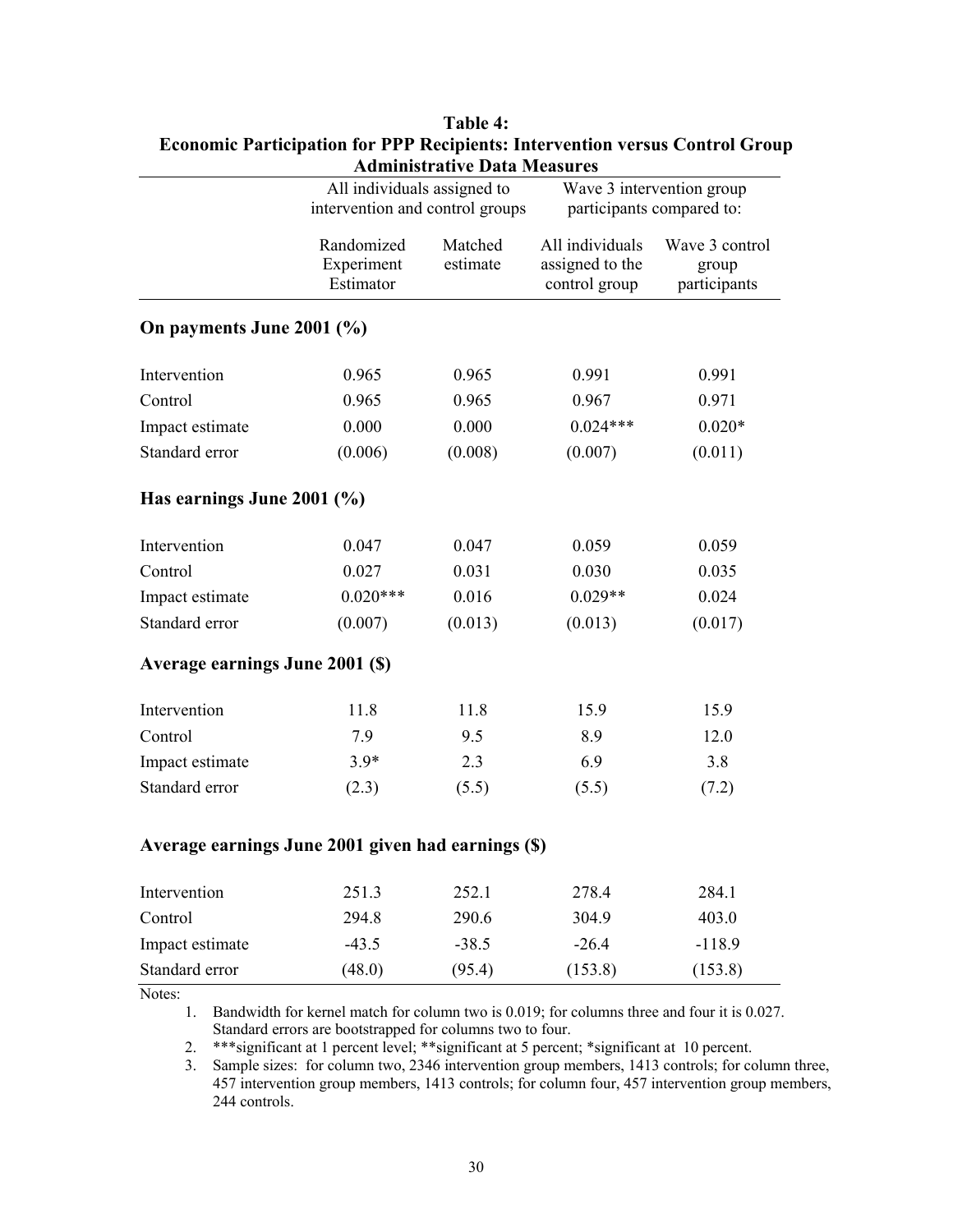#### **Table 5:**

|                                                            | Intervention | Control    |
|------------------------------------------------------------|--------------|------------|
|                                                            | (per cent)   | (per cent) |
| Between Wave 1 and Wave 3:                                 |              |            |
| Increase in the proportion participating                   | 9.0          | 5.9        |
| in economic activities among those not<br>working $^{(2)}$ |              |            |
| Proportion employed who were                               | 2.3          | 5.5        |
| previously not economically active                         |              |            |
| Proportion employed who were                               | 4.3          | 6.4        |
| previously economically active, but not                    |              |            |
| employed                                                   |              |            |
| Between Wave 1 and Wave 3:                                 |              |            |
| Increase in the proportion working                         | 43           | 110        |
| Increase in the proportion participating                   | 10.6         | 11.6       |
| in other economic activities                               |              |            |

#### **Change in Economic Participation for PPP Recipients between Waves 1 and 3: Intervention and Control Groups(1)**

Notes:

1. This categorization of activities or outcomes is incomplete. For example, small numbers of individuals employed at Wave 1 were not employed at Wave 3 and some were no longer participating in economic activities.

2. These are proportions are measured as proportions of the total intervention and control groups. For example, the increase in individuals who participated in non-work economic activities between Waves 1 and 3 constituted 9 per cent of the total intervention group.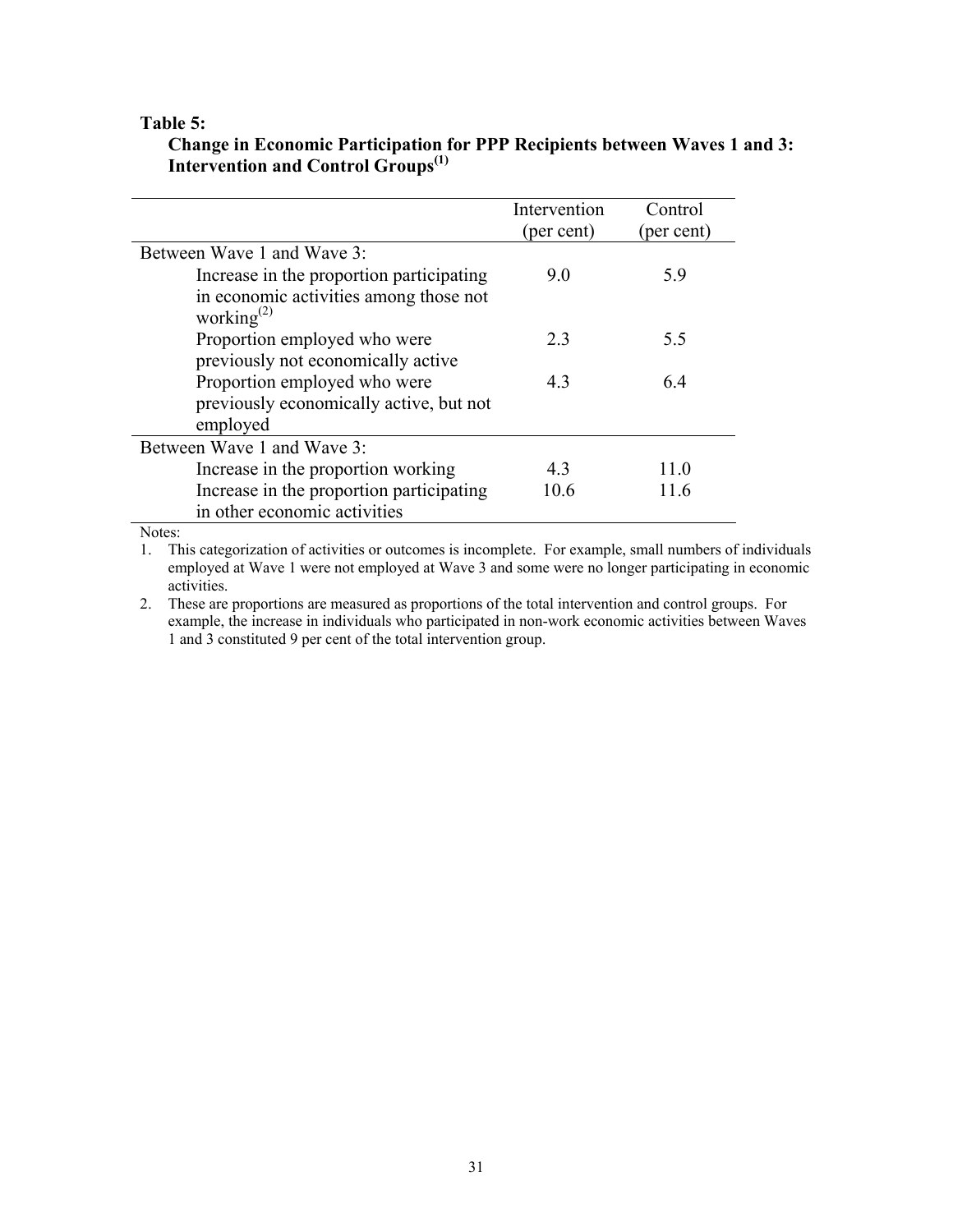## **APPENDIX**



**Figure 1: Density of Propensity Scores for the Intervention and Control Groups**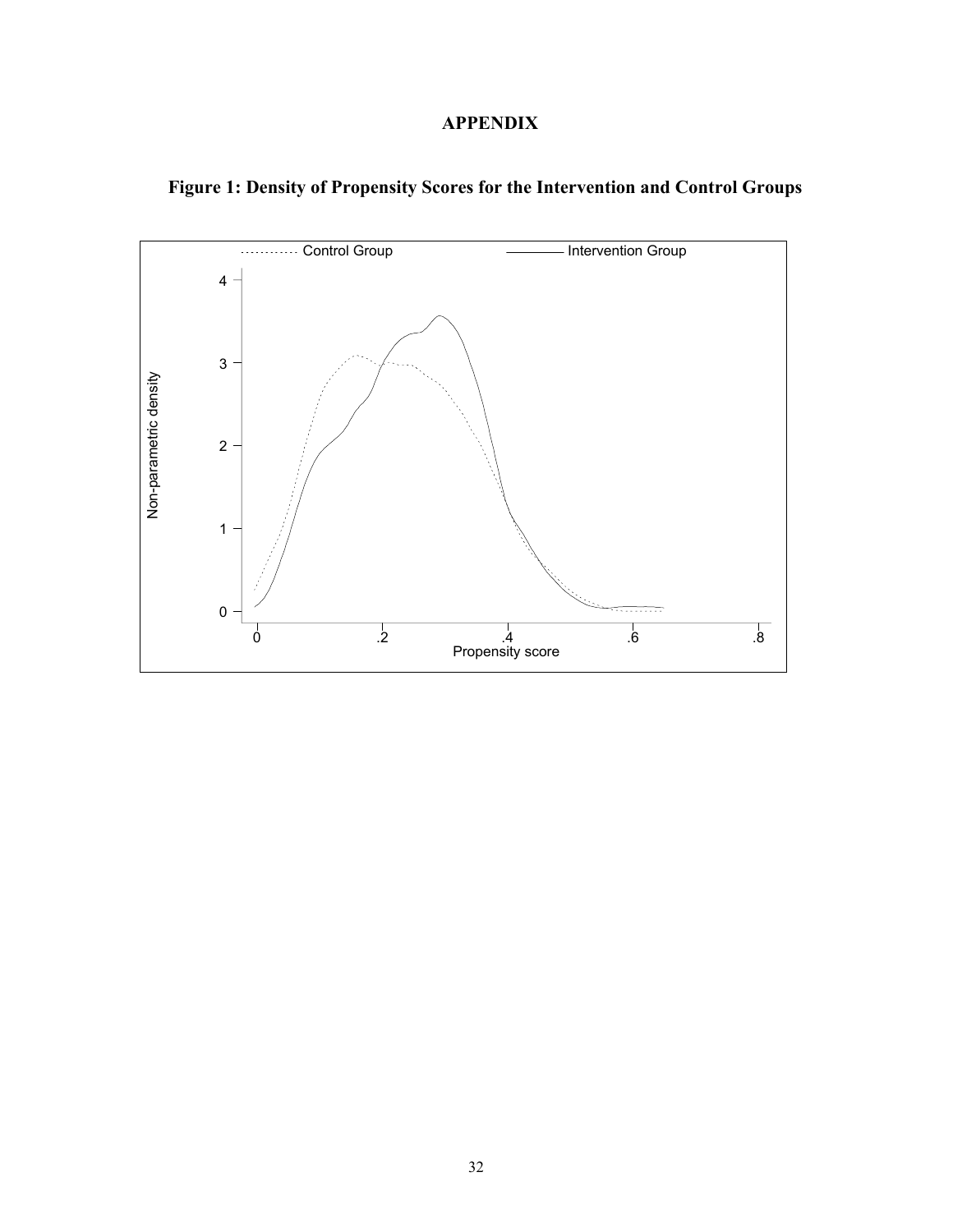#### **Workless Families Pilot-Component 1 - Letter requesting couples to attend together- PPP Partner letter.**

CRN: Reference Code:

#### Dear *(name)*

My name is *(name)*. I am a Centrelink specialist customer adviser and my job is to help couples who don't have paid work to start thinking about their future plans. There are many ways that couples can work together to combine looking after children with planning for future jobs. I can talk to you about making the most of the opportunities that exist now for you, and help you to make a plan that suits you both.

#### **I have arranged an interview with you and your partner at:**

**Centrelink** *(address of office)* **At** *(time)* **on** *(day and date).* 

The request for you to attend the office at the time stated above is made under section 63 of the Social Security (Administration) Act 1999. **It is important to note that if you do not attend this interview your Parenting Payment may be stopped.** 

I have sent a similar appointment letter to your partner.

At the interview I will check both your details to make sure you are getting all the assistance you are entitled to. As part of a new pilot programme, I will also be available to discuss with you both, your plans for the future and how I can help you. If you wish to bring your children along, that is fine. Whilst you must attend this interview to have your payment details checked, further involvement in this pilot is voluntary. This pilot programme is confidential and free from cost or obligation.

In order for this interview to be of most benefit to your family, I nee d to talk to you and your partner together. If the interview time is not suitable for either you or your partner, please ring me to make another time. If you have very strong reasons for not being interviewed with your partner, please ring me about this.

I can be contacted on *(Phone Number).* If you don't have a phone and need to use a public phone or a friend's phone, the best time to ring me is between (*time)* and *(time)* on *(days)*.

The total interview should take around 70 minutes. You do not need to bring anything except this letter with you. When you arrive at the office, please hand this letter to the officer at reception.

Yours sincerely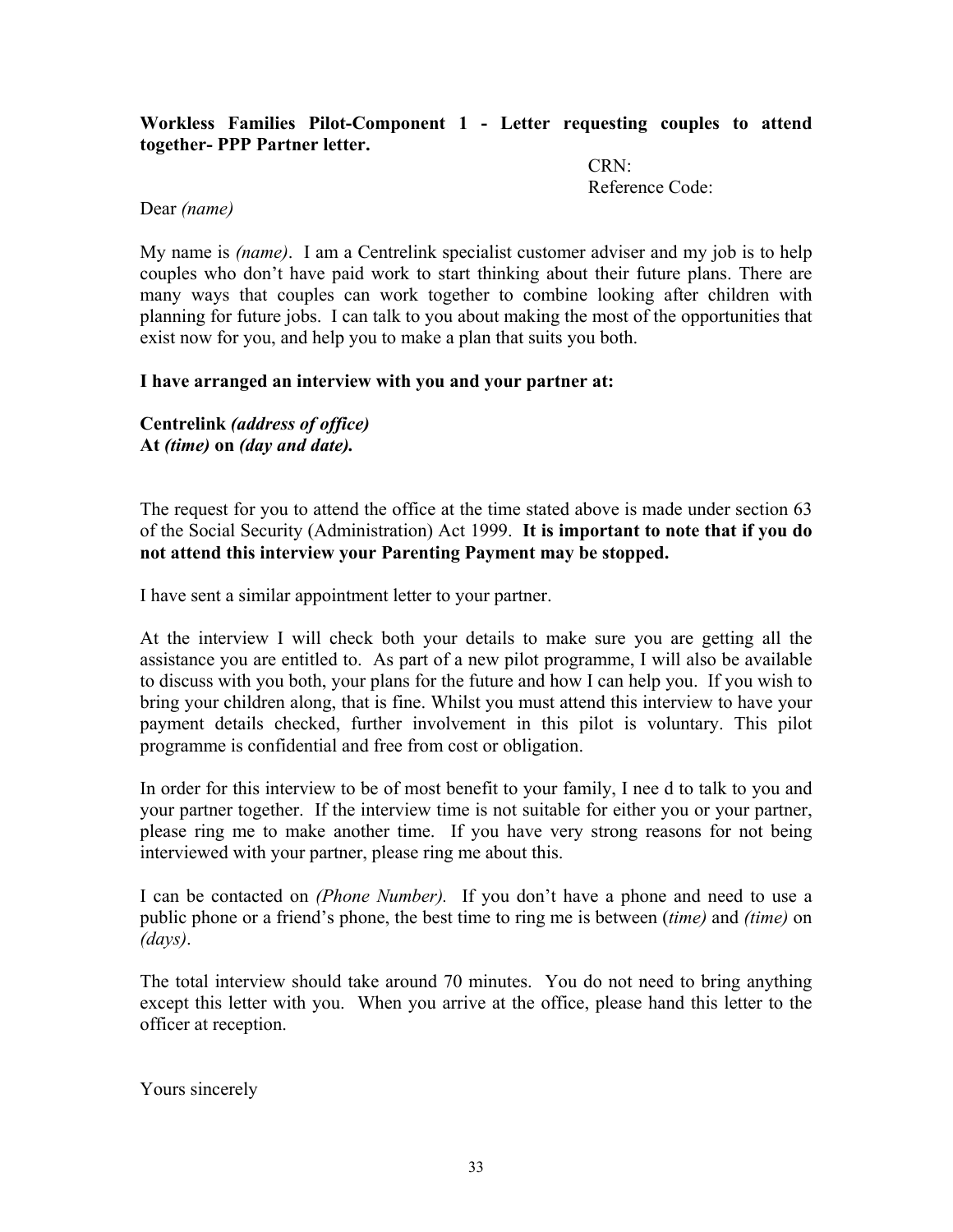#### **Workless Families Pilot-Component 1 - Letter requesting PP partner to attend alone**

CRN: Reference Code:

#### Dear *(name)*

My name is *(name)*. I am a Centrelink specialist customer adviser and my job is to help families who don't have paid work to start thinking about their future plans. There are many ways that couples can work together to combine looking after children with planning for future jobs. I can talk to you about making the most of the opportunities that exist now for you, and help you to make a plan that suits your family.

#### **I have arranged an interview with you at:**

**Centrelink** *(address of office)* **At** *(time)* **on** *(day and date).* 

The request for you to attend the office at the time stated above is made under section 63 of the Social Security (Administration) Act 1999. **It is important to note that if you do not attend this interview your Parenting Payment may be stopped.** 

At the interview I will check your details to make sure you are getting all the assistance you are entitled to. As part of a new pilot programme, I will also be available to discuss with you your plans for the future and how I can help you. If you wish to bring your children along, that is fine. Whilst you must attend this interview to have your payment details checked, further involvement in this pilot is voluntary. This pilot programme is confidential and free from cost or obligation.

I can be contacted on *(Phone Number).* If you don't have a phone and need to use a public phone or a friend's phone, the best time to ring me is between (*time)* and *(time)* on *(days)*.

The total interview should take around 45 minutes. You do not need to bring anything except this letter with you. When you arrive at the office, please hand this letter to the officer at reception.

Yours sincerely